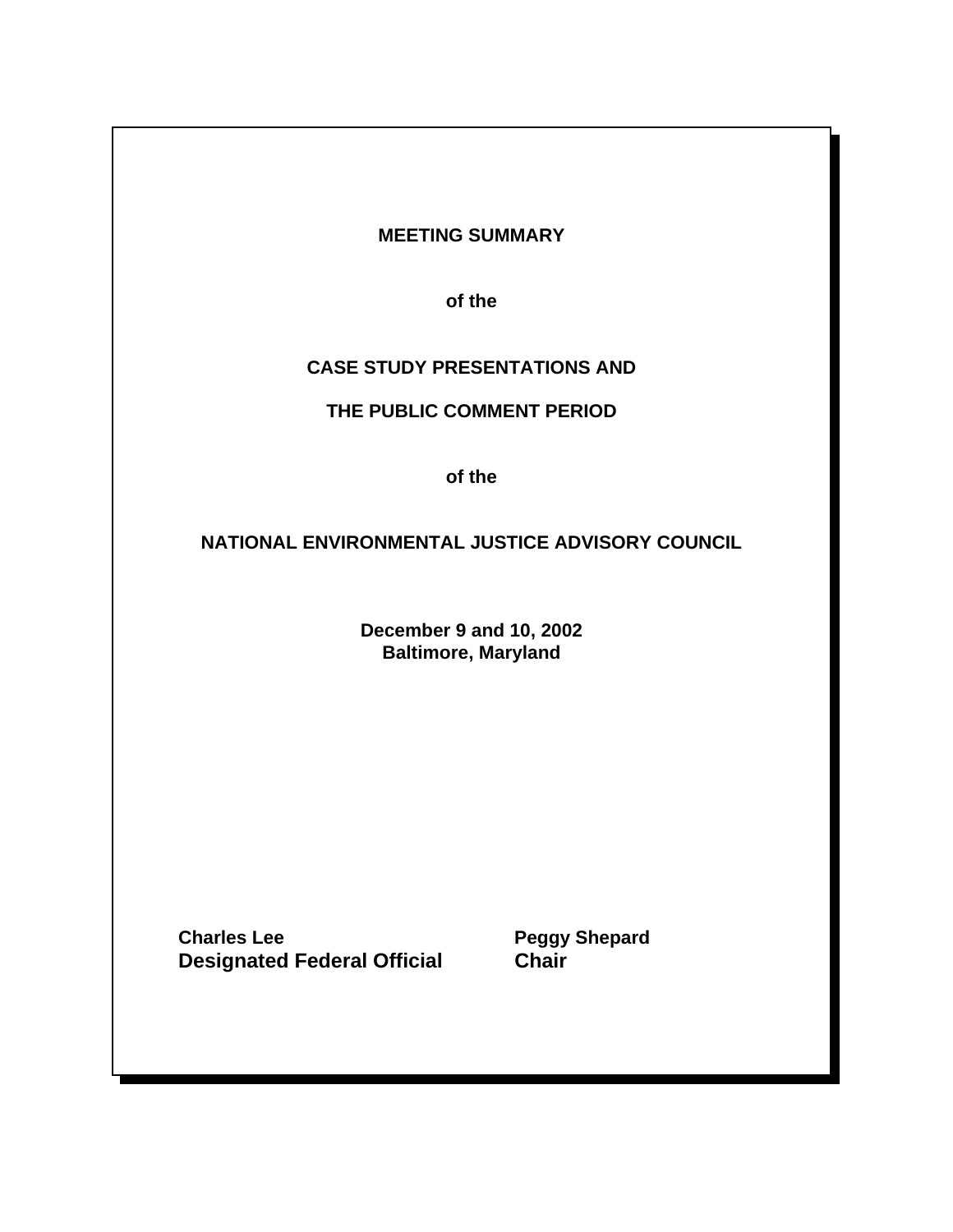### *CHAPTER TWO CASE STUDY PRESENTATIONS AND PUBLIC COMMENT PERIOD*

## **1.0 INTRODUCTION**

On December 9, 2002, two case studies dealing with pollution prevention and environmental justice were presented to the members of the National Environmental Justice Advisory Council's (NEJAC) Executive Council. The case studies provided the NEJAC with examples of pollution prevention projects that have been undertaken in different communities.

The Executive Council of the NEJAC also held a public comment period on December 10, 2002. During the evening session, 22 individuals offered comments to the Executive Council.

This chapter presents summaries of the information that the Executive Council received during the presentation of the case studies and the comments offered during the public comment period. Section 2.0, *Case Studies Presented on December 9, 2002*, summarizes the case study presentations about pollution prevention and opportunities to apply pollution prevention to benefit communities addressing concerns about environmental justice. Section 3.0, *Public Comment Period Held on December 10, 2002*, summarizes the comments offered on that date related to pollution prevention and other general topics of interest to the NEJAC. This section also summarizes the dialogues that occurred between the presenters and the members of the Executive Council which followed those presentations.

## **2.0 CASE STUDIES PRESENTED ON DECEMBER 9, 2002**

This section summarizes the two case studies that were presented to the members of the Executive Council of the NEJAC.

# **2.1 Source Reduction Project**

Mr. Neil Carman, Lone Star Chapter of the Sierra Club, presented a case study titled "Source Reduction Project: A Step-by-Step Method of Reducing Pollution in Our Communities." The Source Reduction Project is a community-based effort to work with the Equistar Chemicals and Lyondell Channelview plants in Houston, Texas to reduce air emissions at the source, he explained. He stated that the project could serve as a model that other community groups could adopt if they are interested in performing source reduction activities.

Mr. Carman pointed out that the Houston metropolitan area, located in Harris County, Texas, is one of the most industrially polluted urban areas in the United States and is home to a sizable minority population. According to the 2000 federal population census, the county has a 56 percent minority population of about 3.4 million people, he said. He noted that there are many industrial communities within the county, including Pasadena, Deer Park, Baytown, Channelview, Laporte, and Bayport. In 1996, he reported, Harris County posted the highest number of Toxic Release Inventory (TRI) releases of cancer-causing chemicals. In addition, he continued, the area ranks number one in the number of oil refineries, chemical and petrochemical plants, hazardous waste incinerators, and other "polluting plants." In 2000, approximately 190 TRI chemicals accounted for 23 million pounds of air releases in Harris County, he declared. Some of the TRI chemicals released were benzene; 1,3-butadiene; ethylene; propylene; toluene; xylene; and vinyl chloride. Mr. Carman pointed out that, in 1999 and 2000, Houston surpassed Los Angeles, California as the U.S. city with the greatest number of high-ozone days.

As a result of the conditions described above, the Source Reduction Project was undertaken with the intent of reducing source air emissions at the Equistar Chemicals and Lyondell Channelview (formerly ARCO) plants, Mr. Carman continued. Participants in the project included the members of the Community Advisory Panel for Lyondell and Equistar (CAPLE) and plant corporate staff and employees. He pointed out that the community had expressed concern because not only do the plants routinely emit toxic chemicals but because a deadly accident in which 18 people at the Equistar plant had been killed in 1989.

Mr. Carman emphasized that the goal of the project has been to reduce emissions to promote a cleaner and healthier environment within the local communities affected by the plants. He explained that the project focused on eliminating emissions at the source  $-$  pollution prevention  $-$  rather than minimizing emissions once they have been created – pollution control. In addition, he continued, the project's goal also included establishing a dialogue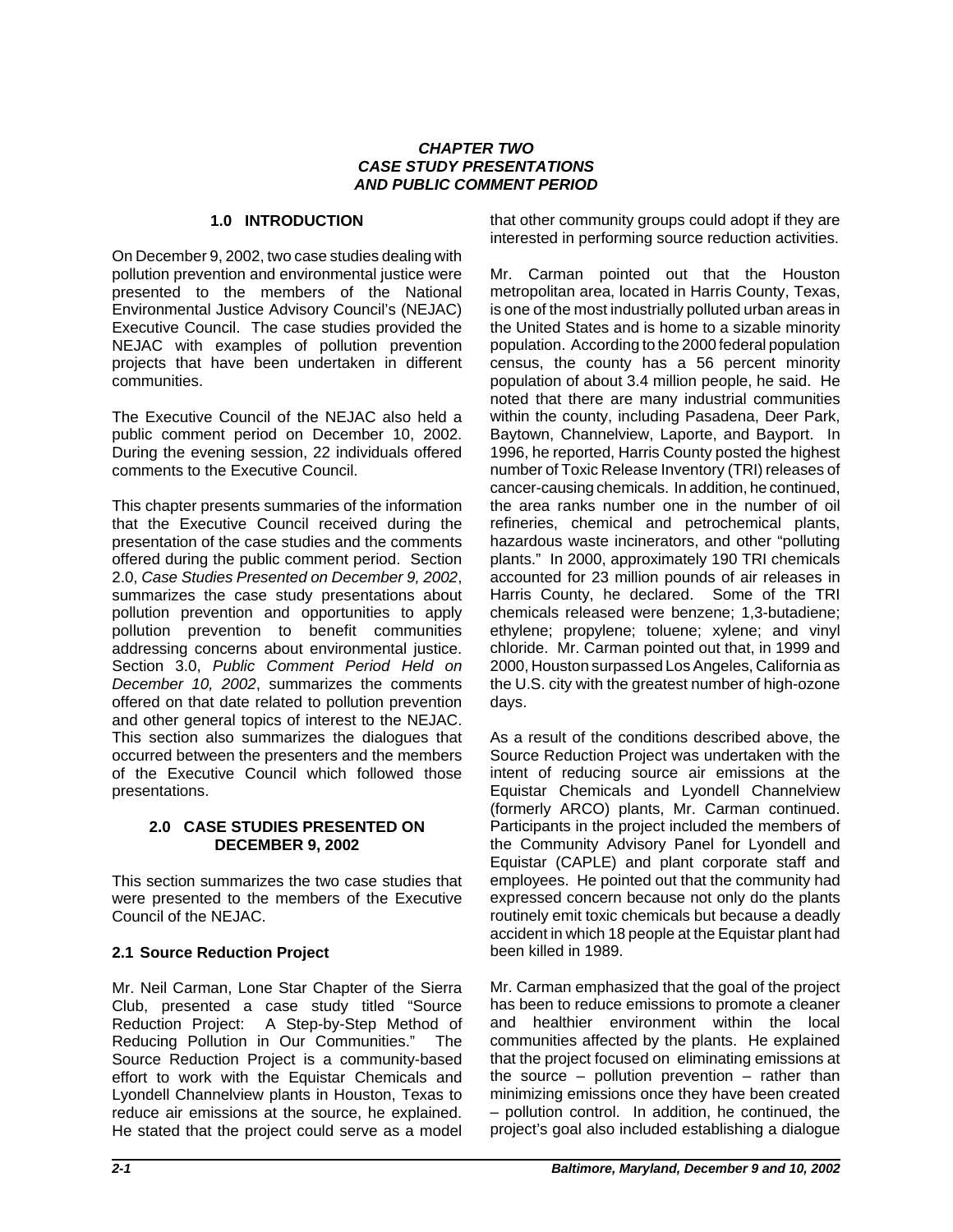between the two chemical companies and the surrounding community. However, he continued, that goal proved to be a challenge because of the historically adversarial relationship between the community and personnel at the plants, the threats of lawsuits by local residents, and citizens contacting regulatory agencies with complaints about the plants. The mission of the Source Reduction project was to address community concerns that emissions have a direct effect on community health, the environment, and the quality of life of local residents, he added. He noted that although industries typically do not agree that emissions are linked to health issues, they have been making substantive operational changes to address community concerns by implementing pollution prevention measures.

To date, Mr. Carmen reported, progress on the Source Reduction Project has been made in achieving the following seven goals:

- Reduce emissions to promote a cleaner and healthier environment
- Focus on source reduction, starting with an overview of all processes and possibilities for reduction
- Make continuous improvements in plant operations
- Achieve community and plant agreement on which source reduction opportunities to pursue
- Give the community a better understanding of source reduction
- Create a process for dealing with source reduction that can serve as a model for dealing with other environmental issues
- Do not neglect other issues while giving time to source reduction

In addition, he continued, the plants have responded to six citizen requests dealing with the following issues:

- Implement an aggressive fugitive emission monitoring program
- Reduce flaring at the Equistar Chemicals plant, particularly emergency flaring and the flaring of off-specification olefins, through source reduction and better flare efficiency
- Implement aggressive reactive, preventive, and predictive maintenance programs
- Reduce benzene emissions from a specific process flare at the Lyondell Channelview plant
- Reduce styrene emissions from a specific tank at the Lyondell Channelview plant
- Reduce butadiene emissions at the Equistar Chemicals plant

Mr. Carman pointed out that as a result of the project, there have been several actual reductions in emissions of target chemicals, such as benzene. Recent sampling at the Lyondell Channelview plant had indicated that the plant had reduced the level of benzene sent to its flare by more than 2 million pounds per year;, consequently, he continued, , more than 40 thousand pounds less benzene was emitted from the flare, he stated. In addition, he continued, Equistar's reduction in flaring at its plant had reduced 1,3-butadiene emissions from 261,000 pounds in 1996 to 74,600 pounds in 1999. In addition, Equistar had four engineering teams examining ways to reduce olefin flaring, and Lyondell personnel were looking for ways to reduce styrene emissions, he stated.

The project has yielded significant benefits for the companies as well as the community, Mr. Carmen explained. Both Equistar Chemicals and Lyondell have benefitted from source reduction, which has led to less waste and an increase in profits, and an improved image in the community, he pointed out. He explained that plant personnel have become more aware of community concerns and have developed an understanding of why citizens target certain chemicals. The community has benefitted from reduced emissions and a potential for more reductions, an increased knowledge of plant operations, a reduction in flaring, and improvements in plant maintenance and reliability, he said. In addition, he continued, with an increased knowledge of plant operations, the community can influence plant culture.

No regulatory agency representatives of the city, county, state, or the U.S. Environmental Protection Agency (EPA) were involved in the project, he noted. This approach was initially difficult, he continued, because the community did not have a sufficiently technical understanding about the technical aspects of the project. Mr. Carman explained that because the community and plant personnel maintained extremely polarized positions, initially, meetings and technical debates often were hostile. However, he pointed out, small group meetings allowed for indepth discussions about residents concerns and focused problem-solving of technical issues. A united focus on source reduction was maintained throughout the process by all parties, he stated.

The local residents used a step-by-step process to achieve their goals, he explained. That process included improving their understanding of technical issues with the creation of a matrix through which to select target chemicals, participating in tours of the plants, developing requests and evaluating the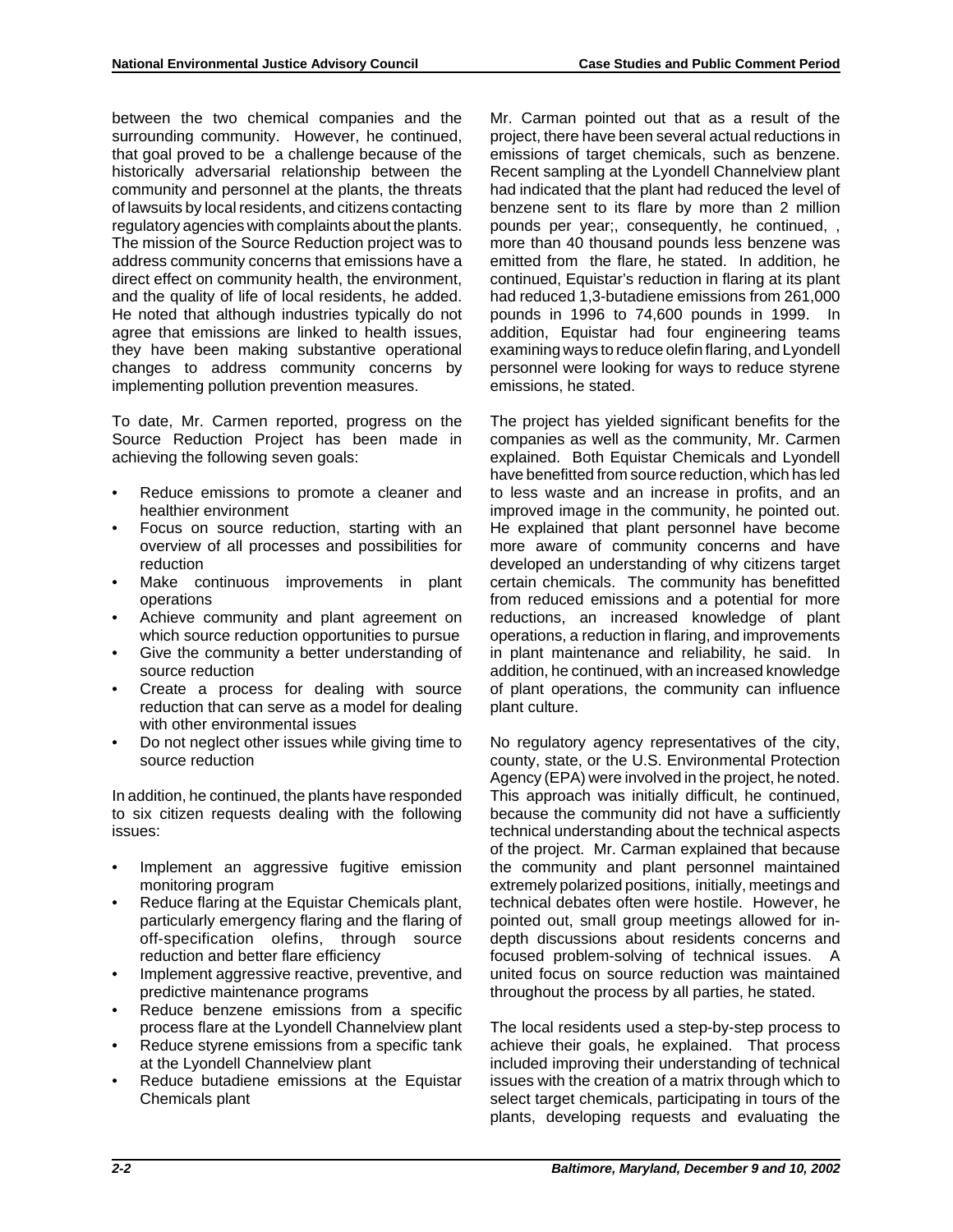responses of plant management, and determining how corporations make decisions related to environmental issues, he added. He noted that other communities can use this process as a guide.

Mr. Carman stated that Phase II of the project had been terminated, primarily because the city of Houston is being pressured to reduce smog and to cut nitrogen oxide emissions by 80 percent and the plants now need to divert resources away from the Source Reduction Project. As a result, there probably will not be any further emission reductions achieved from this project, he noted.

Following his presentation, Mr. Carman opened the floor to questions from the Executive Council. Mr. Larry Charles, ONE/CHANE, Inc. and member of the International Subcommittee, stated that the project represents a breakthrough for communities without adequate resources that want to address similar challenges and handle similar environmental issues themselves. He noted that the model that was described should encourage community members to act as equal stakeholders with industry, as well aspossess the capacity for funding ongoing compliance monitoring and continuous process improvements.

Ms. Peggy Shepard, West Harlem Environmental Action and chair of the Executive Council, asked Mr. Carman whether regulatory officials were involved in the Source Reduction Project. Mr. Carman responded that many local residents living near the Equistar and Lyondell plants had been extremelyfrustrated because they had been fighting the companies for "a long time" and knew that the plants would not be shut down. They also had expressedfrustration with the state and federal regulatory agencies, and as such, chose to avoid dealing with those agencies, he stated. Mr. Carman added that Equistar and Lyondell maintained that they were in compliance with all their existing permits, and therefore the regulatory agencies were not included in the project.

Mr. Tom Goldtooth, Indigenous Environmental Network and member of the Indigenous Peoples Subcommittee, stated that it is important to develop a matrix to establish priorities for reduction among chemicals. In addition, he continued, community involvement is very important. Mr. Goldtooth then asked whether there was strong participation of minorities in the Source Reduction Project. Mr. Carman responded that an effort was made to talk to and reach out to all members of the community but that there had not been strong participation in the project by minorities. Mr. Goldtooth then asked

whether dioxin was discussed for inclusion in the target chemical matrix. Mr. Carman noted that dioxin had been considered but the Equistar and Lyondell companies had indicated that they had no maintenance data showing that dioxin was an air emission, present in water discharges, or present in hazardous waste at their plants.

Mr. Tseming Yang, Vermont Law School and chair of the International Subcommittee, asked Mr. Carman whether the plants had been in compliance with their permits and what made the plants willing to participate in the project. He also asked what alternative action the community would have taken if the plants had not been willing to participate. Mr. Carman responded that initially there had no record of regulatory compliance issues but that a violation was discovered after a subsequent Freedom of Information Act (FOIA) request had been submitted. However, there was no basis for a citizen lawsuit because there were not enough violations, he explained, adding that the companies were willing to initiate a formal dialogue with the community because the residents had been extremely persistent in raising issues with the plants over the years.

Ms. Lori Kaplan, Indiana Department of Environmental Management and member of the Health and Research Subcommittee, stated that pollution prevention measures that go above and beyond regulatory requirements are the right thing to do. She pointed out that demonstrating the cost savings benefit of implementing pollution prevention measures can persuade companies to undertake those types of projects. She asked Mr. Carman to elaborate on the increased profits realized by the companies during the project. Mr. Carman replied that he did not have specific examples of such benefits but that the companies stated that the project had helped them.

Reverend Adora Lee, United Church of Christ and member of the Health and Research Subcommittee, expressed her concern regarding the sustainability of the project and how the companies would be held accountable for continuing source reduction. Mr. Carman pointed out that the companies were concerned about their ability to continue to focus on the project when they had to dedicate resources to meeting the new nitrogen oxide requirements. He noted that the project might resume in the future but that he did not expect that it would.

Mr. Richard Gragg, Florida A&M University and member of the Health and Research Subcommittee, noted that he is glad that companies are attempting to be successful at source reduction, but he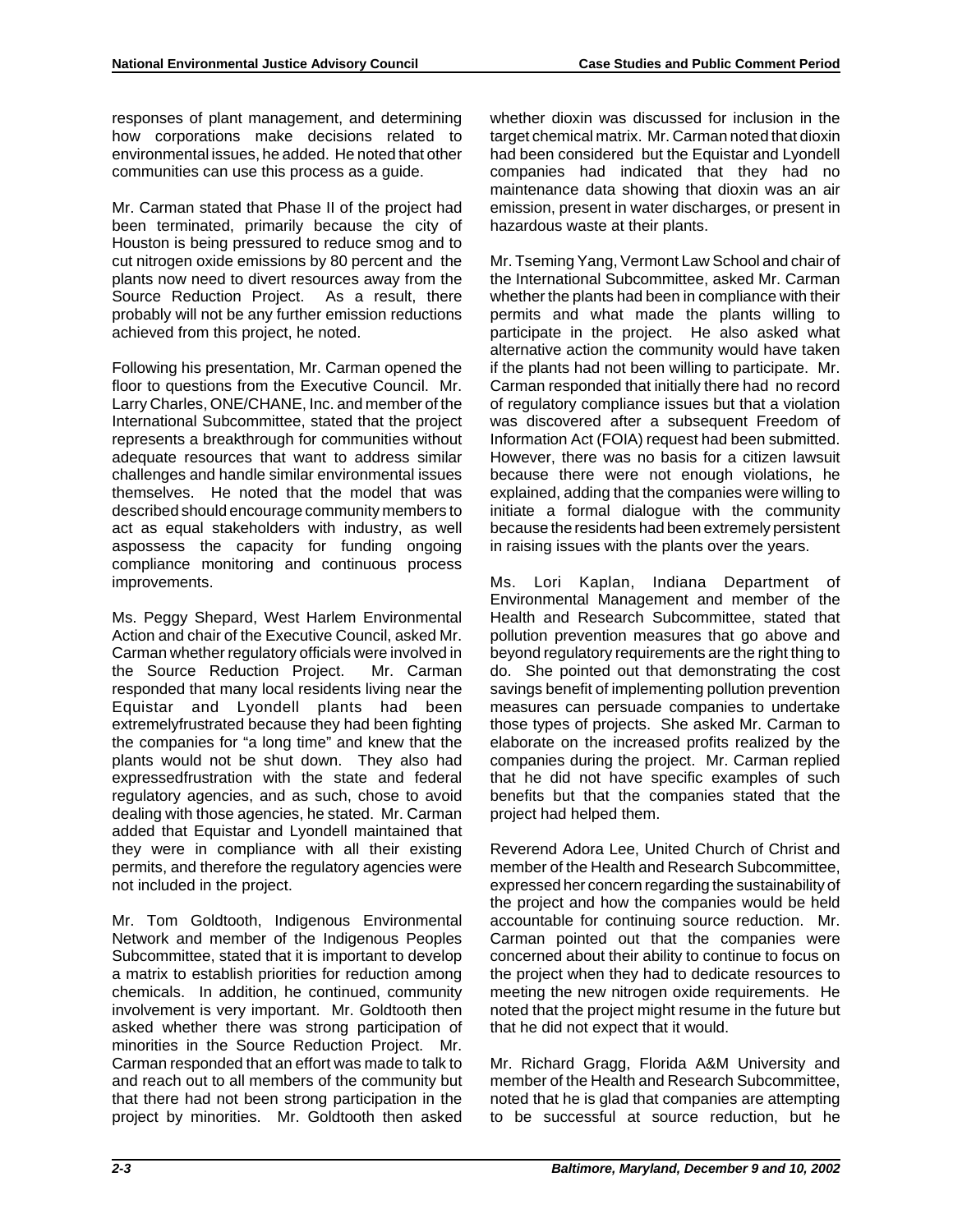expressed concern about using the Source Reduction Project as a model. One of the crucial aspects of pollution prevention from an environmental justice perspective is the participation of local community members affected by the pollution, he stated, and it is hard to evaluate this project when only six community members were involved. Mr. Gragg then asked who appointed Mr. Carman as the technical advisor for the project. Mr. Carman responded that the community members had appointed him as their technical advisor. Mr. Gragg reiterated that without what he termed "representative participation" from the entire community, the project could not be called successful despite the fact that it had achieved some source reductions. Mr. Carman pointed out that many local residents depend on the chemical industry for jobs and that many may not have been willing to participate in or be perceived as saying anything negative about the plants.

Mr. Terry Williams, Tulalip Tribes and member of the Indigenous Peoples Subcommittee, asked Mr. Carman whether the community had requested from the companies additional information, such as soil or water quality monitoring data, and whether there had been any discussions among the citizen groups in terms of monitoring health conditions among residents living in the vicinity of the plant. Mr. Carman replied that personal health issues were discussed during several meetings and that the companies had at one point talked about performing a health study. However, the project did not focus on soil or water issues because 99 percent of the cancer-causing chemicals released by the plants were emitted into the air, he stated.

Ms. Pamela Kingfisher, Indigenous Women's Network and member of the Health and Research Subcommittee, stated that the economic benefits of pollution prevention over pollution control should be marketed to other companies. She asked Mr. Carman whether someone would be developing guidance about how to adapt the project model for use at other firms. Mr. Carman replied that several community members had spoken with various community advisory panels in Houston, but that a dedicated group of people was needed to make this model work.

# **2.2 Park Heights Environmental Results Project**

Mr. Bernard Penner, Maryland Department of the Environment (MDE); Mr. Tom Voltaggio, EPA Region 3; and Mr. Henri Thompson, Park Heights Coalition, presented a case study about the Park Heights Environmental Results Project, a project that focused on auto body and mechanical repair shops in the largely low-income Southern Park Heights community in Baltimore, Maryland. Mr. Penner expressed hope that the project would serve as a model for improving the working relationship among regulators, the regulated community, and local residents.

Mr. Penner pointed out that the project has three essential components. The first component is statistical and involves establishing percentage goals for compliance that "make sense," he said. The second component aims to improve the effectiveness of compliance assistance, he continued. MDE should reach out to educate auto body shop personnel, he explained, and offer good advice to the small businesses that typically slide beneath the regulatory radar. Third, the project aims to improve the quality of life of local residents by raising community awareness about which shops are doing a good job of complying with regulations, he added.

Mr. Penner stated that the Park Heights auto body/repair shop sector had been picked specifically for the project because of the lack of enforcement presence within that sector. In addition, he continued, Park Heights has a high concentration of such shops within a relatively small residential area where contamination from the shops poses a multimedia impact.

The methodology implemented for the project initially required identifying the universe of local body shops by identifying where in the neighborhood the shops were located, Mr. Penner explained. The next step involved creating a metric or a standard measurement by which to define how success would be determined, he said. Using what has been termed a Environmental Business Performance Indicators (EBPI) metric would be used to help judge compliance at the shops, he stated. Baseline inspections of small businesses were conducted at the beginning of the project prior to any outreach efforts, he said. The next step will be to render compliance assistance to all the shops in the project universe, he added. Training sessions will be held, he continued, and resources pooled to help solve various problems. For instance, the management of waste oil is a problem for many facilities, he stated, explaining that waste oil handlers do not like to remove oil from tanks holding less than 500 gallons despite the fact that most shops use 55-gallon drums to store waste oil. One possible solution would be to accumulate the waste oil at a central location for pickup, he pointed out. After the compliance assistance period, final inspections will be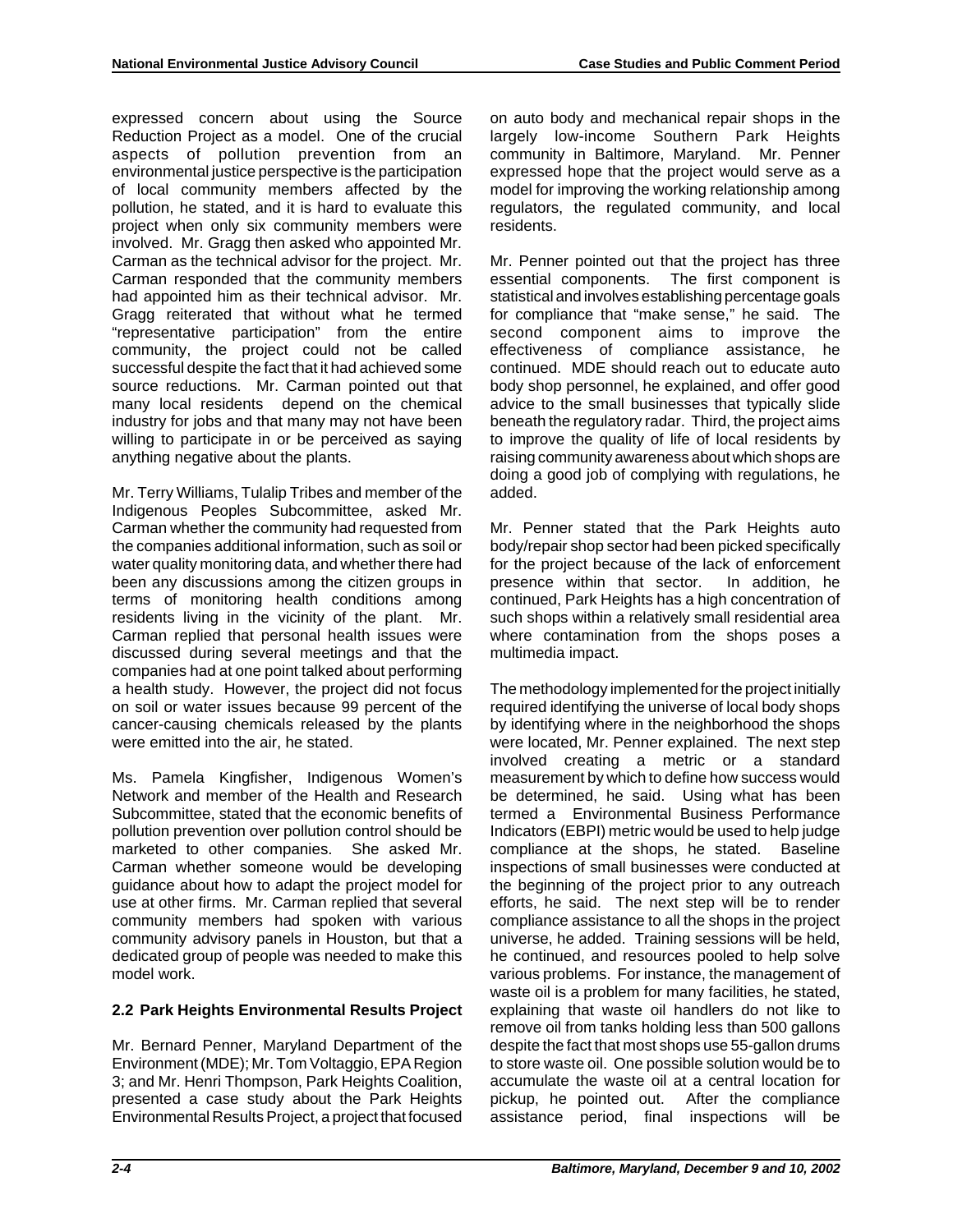conducted, he said. Mr. Penner pointed out that the results of the pre-project inspections will be compared to the results of the inspections conducted after the compliance assistance measures have been implemented. Benefits of this methodology include improving compliance, enhancing communication between the regulators and the regulated community, and improving the regulatory process, he stated.

Mr. Penner stated that baseline inspections have been completed and that compliance assistance guidebooks are being developed. However, because the compliance assistance and followup inspections have not been completed, it is not known whether the project would be a success, he concluded.

Mr. Voltaggio commenced his discussion by pointing out that the Park Heights community is a largely lowincome and minority community that has long been in need of redevelopment and revitalization. The community have expressed concerns that the high concentration of auto body shops are sources of environmental pollution that adversely impacts community health, he said.

Mr. Voltaggio went on to explain that the Park Heights project represents a cooperative partnership among EPA Region 3's Office of Enforcement, Compliance, and Environmental Justice (OECEJ); the EPA Office of Enforcement and Compliance Assurance (OECA); MDE; and the residents of Park Heights, Maryland. Members of the community initially had believed that approximately 150 auto body and repair shops operated in the area, he stated, but after research, EPA and MDE were able to identify only approximately 50 auto body and repair shops currently operating in the neighborhood. He noted that many of the shops discovered had not been included in MDE's permitted and regulated facility databases. Using what he termed "an integrated strategy,", Mr. Voltaggio reported that MDE and OECEJ are working with the community to address the environmental problems that these shops present.

Mr. Voltaggio pointed out that OECA had provided \$275,000 in funding for the project. Funded activities include planning and design of the compliance rate analysis and distribution of compliance assistance guidebooks for auto body and repair shop owners, the development of a multimedia checklist for the pre-project and post compliance assistance inspections at the shops, the hiring of community members to locate and identify the shops in the community, and the statistical analysis of the two

rounds of inspection data, he explained.

The project was designed to conduct inspections at a statistically valid number of randomly selected shops to obtain an initial rate of compliance, Mr. Voltaggio continued. OECEJ completed over 40 inspections in July 2002, and followup inspections will be conducted in July 2003, he explained. The shops will be evaluated using EBPIs to determine whether the shops would be able to improve their environmental performance after July 2003, he said. He stated that MDE plans to provide compliance assistance and pollution prevention outreach to the universe of auto body shops in Park Heights between the two inspections. He pointed out that compliance assistance efforts will include training shop personnel to conduct a self-certification program geared toward environmental compliance.

Mr. Voltaggio stated that the goal of the project is to measure the results of the compliance assistance efforts and inspections to see whether information, education, and technical assistance would promote a change in the behavior of operators in the auto body and repair shop sector. Indicators of success so far include improved communication and cooperation among EPA Region 3, MDE, and the Park Heights residential and commercial community, he noted. In addition, he continued, environmental indicators of success include a decrease in the amount of oil and grease found in the influent to the local municipal wastewater treatment plant.

Following Mr. Voltaggio, Mr. Thompson explained that the Park Heights Coalition, which had been incorporated as a nonprofit organization in 1996, aims to promote community-driven revitalization planning for a self-sustaining future. Park Heights, once a propserous community, now has "a lot of crime and elevated asthma and cancer rates," he stated. Residents and businesses in the area had been neglected when it comes to economic, social, and environmental development, he declared.

The presence of auto body shops have raised concerns in the community because of their proximity to daycare facilities, restaurants, and residential areas, he said, which sparked the community in 2000 to draft a revitalization plan that addresses educational, health, and environmental issues. In 2001, representatives of EPA Region 3 and MDE had visited Park Heights where they had been able to view firsthand the number of auto body shops and their proximity to residential areas, he continued. From that, a dialogue between local residents, EPA, and MDE had been established, he said. The coalition has a good relationship with the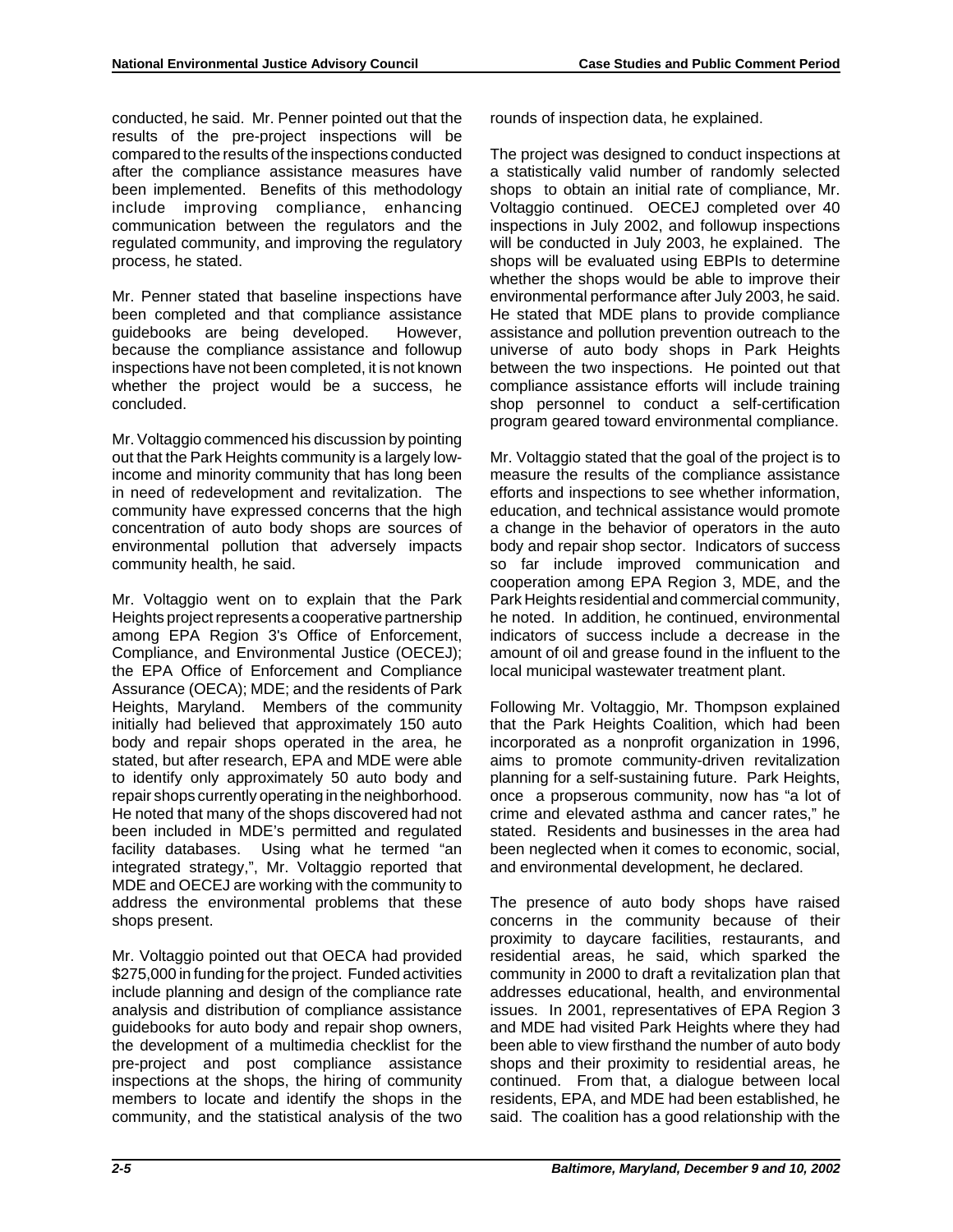local business community, he said, but there had been initial skepticism about getting involved with EPA.

Mr. Thompson emphasized that the Park Heights project provides an opportunity to both regulate and educate businesses as well as to educate members of the local community. The businesses are vital to the community, he pointed out, because they provide jobs and valuable services. Mr. Thompson stated that he was very excited to be part of the project and asked that funding for the project be continued to ensure its completion.

Following the presentation, Mr. Charles pointed out that the project's success requires improving the knowledge and of both the community members and regulators, as well as their level of comfort with the process. In addition, he stressed the importance of walking the "fine line" between economic development and the protection of human health. Mr. Charles expressed hope that the project would help establish standards and principles for the development of a model of economic growth that includes addressing pollution prevention principles.

Mr. Kenneth Warren, Wolf, Block, Schorr and Solis-Cohen and member of the Enforcement Subcommittee, pointed out that the government had made extraordinary efforts to involve the community and to act as a facilitator. The creative use of the EBPI metrics by which to examine compliance rates prior to compliance assistance is a valuable tool, he asserted. Mr. Warren asked whether "enforcement flexibility" – the selection of compliance assistance over a traditional enforcement approach – is generally applicable at sites for all environmental justice communities. Mr. Voltaggio replied that the fundamental purpose of the project is to provide assistance to facilities that ordinarily would not be targeted for enforcement. The types of facilities participating in this project are not large and normally would not be inspected, he stated. Mr. Penner added that it is very difficult to get flexible enforcement approaches such as compliance assistance to work because if a significant violation is discovered that potentially impacts human health, an enforcement action can take place, he noted.

Ms. Kingfisher asked Mr. Penner whether the limited amnesty (an approach that reduces civil penalties and the threat of criminal liability for companies that audit, but includes conditions and exceptions to protect the public and provide a continued incentive for companies to prevent violations before they occur) was documented by a signed memorandum of understanding between EPA, MDE, and the

regulated community. Mr. Penner replied that the limited penalty amnesty provided under the project is similar to that provided under EPA's environmental audit policy. If a facility discovers a violation during an environmental audit and completes a compliance plan, the regulatory agency would forego an enforcement action, he explained.

Ms. Eileen Gauna, Southwestern University School of Law, asked how the regulated community responded to the random, unannounced inspections and how compliance would be assured over the long term once the project is completed. Mr. Penner stated that by getting the community involved, EPA Region 3 and MDE hope to ensure future compliance. Mr. Thompson noted that the regulated shops did not respond negatively to the inspections because as part of the project start-up. EPA Region 3 and MDE had "done a good job" of explaining the project and its benefits. Mr. Thompson added that money and personnel are needed to hold workshops and training sessions for citizens so that the future success of the project can be ensured.

Mr. Goldtooth asked whether any body shops are owned by individuals who live outside the community and whether some shops are mobile and shift from location to location. Mr. Penner responded that MDE recently had received baseline demographic data regarding shop owners who live in the community and those who do not, but that MDE had not had time to evaluate that data. He added that the project is limited to auto body shops that have a fixed address. Mr. Goldtooth noted that he suspected that some of the shops might be small, home-based operations. He stated that the owners of that type of operation need to be educated as well. Mr. Thompson confirmed that many of the shops are "backyard operations," and he reiterated the importance of educating and assisting their owners.

# **3.0 PUBLIC COMMENT PERIOD HELD ON DECEMBER 10, 2002**

This section summarizes the comments presented to the Executive Council during the public comment period held on December 10, 2002, along with the questions and observations that those comments prompted among members of the Executive Council.

The comments are summarized below in the order that they were offered. In addition, written comments were submitted and read into the record.

## **3.1 Mr. Don Norwood, Urban Community Environmental Resource Center, Baltimore, Maryland**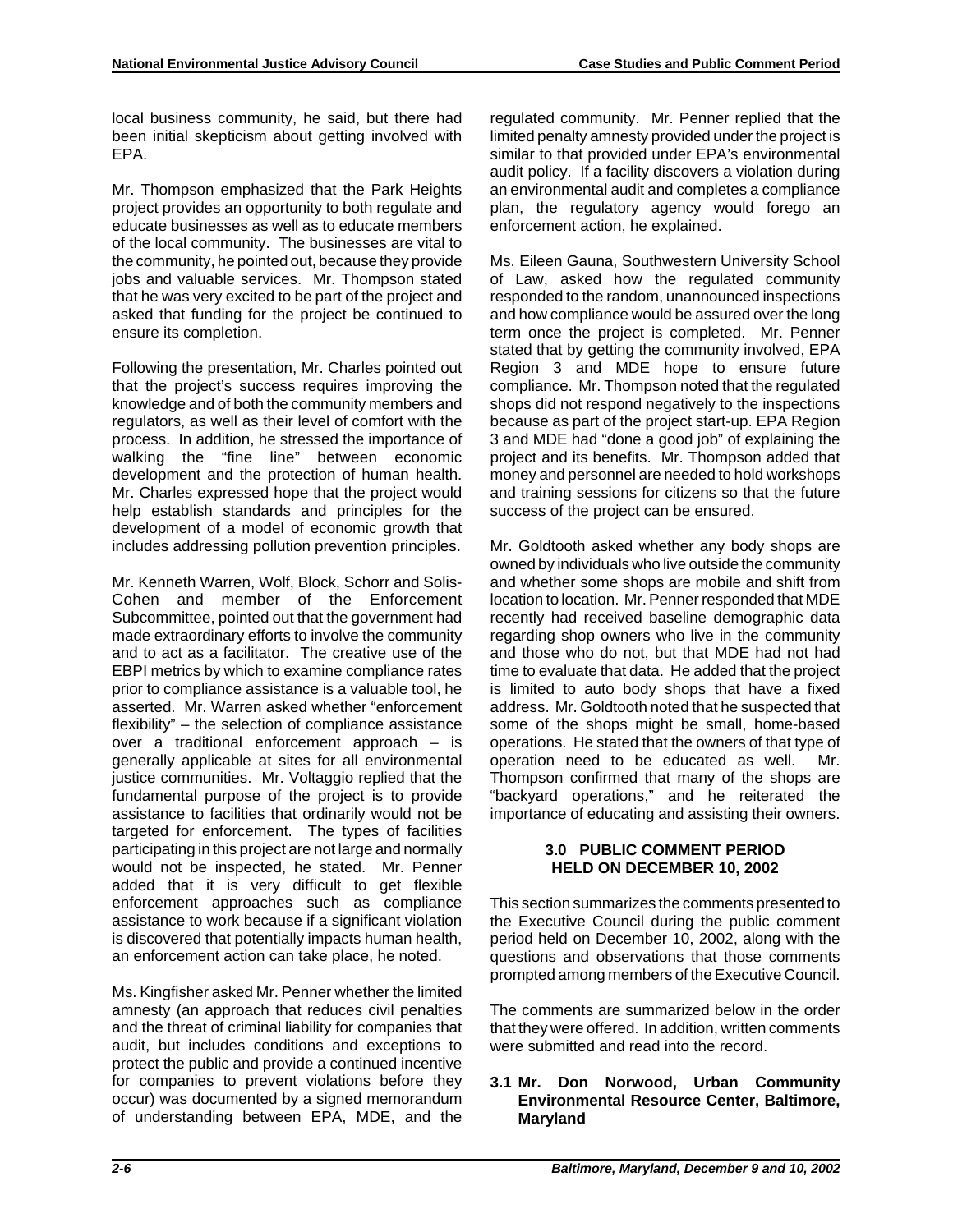Mr. Don Norwood, Urban Community Environmental Resource Center (UCERC), Baltimore, Maryland, presented his comments regarding the Baltimore Aggregate Recycling Company (BARC), which performs gravel crushing operations in Baltimore. Mountains of dust and dirt at the facility extend up to three stories high, he said. As trucks enter and leave the facility, they blow dust into the air, and nearby residents are subjected to particulate contamination, he explained. According to Mr. Norwood, the community had taken several preventive measures, such as forming a communitybased environmental advocate group, circulating petitions in the community to gather support for the group, and educating community members about environmental concerns associated with the facility.

Mr. Norwood suggested several possible scenarios to improve the situation. Noting that the facility previously had been removed from the District of Columbia, he suggested that the facility again move its operations to another location. He also suggested that the property could be converted into a business park because of its proximity to Edison Highway and the railroad. In addition, he continued, a community-based monitoring program should be implemented to help prompt enforcement when violations occur at the facility.

MDE had been conducting a study of the air quality around the facility, but the results of the study had not yet been obtained, he stated. The community recently had been successful in blocking a permit application submitted by BARC to expand its operations and install additional crushers, he pointed out. BARC had recently changed its name, and in response to pressure from the community, it had decreased its crushing operations in August 2002, he added. In conclusion, Mr. Norwood reiterated that the facility is an environmental hazard to the community and that the "pollution needs to be stopped."

Ms. Mary Nelson, Bethel New Life and member of the Waste and Facility Siting Subcommittee, asked Mr. Norwood whether the community had involved the regional or state EPA offices in its efforts against the facility. Mr. Norwood replied that both the regional and state EPA offices had been contacted.

# **3.2 Ms. Francis Chin, Maniilaq Association, Kotzebue, Alaska**

Ms. Francis Chin, Maniilaq Association, Kotzebue, Alaska, emphasized that self-monitoring businesses are not taking appropriate measures to comply with environmental regulations. She pointed out that the

Komiko lead and zinc mine, a self-monitoring company in her community, recently had been fined for various regulatory infractions and was now selfmonitoring under the terms of a supplemental environmental program (SEP) agreement. The company now is being allowed to perform environmental compliance monitoring itself, she stated. Tribes should be involved in decisionmaking processes, she continued, because they are the ones affected by the contamination. They also should have the ability to monitor, she asserted. In conclusion, she pointed out that the trust of the tribes in the government would be greatly enhanced if they were involved in decisions about efforts to remedy environmental problems that directly affect them.

## **3.3 Mr. Chavel Lopez, Southwest Public Workers Union, San Antonio, Texas**

Noting that communities bear the burden of pollution and lack of cleanup daily, Mr. Chavel Lopez, Southwest Public Workers Union, San Antonio, Texas, stated that many individuals die from cancer and nervous system disorders in the communities in which the union's members live. For years, he explained, San Antonio had been struggling for a cleanup of contamination caused by Kelly Air Force Base (KAFB). Communities, which had been impacted by contamination from the nearby base for decades, had not been remediated, nor had they received any assistance for the health problems that affect residents, he said. Prevention of pollution needs to start with the involvement of affected communities in the decision-making process, he asserted, because those decisions directly affect them.

The cleanup of KAFB's contaminated sites should be started with aggressive technologies as fast as possible, he stated. Passive technologies such as natural attenuation should not be considered because these types of technologies continue to allow damage to neighborhoods, he declared. There must be no more rollbacks of environmental and enforcement laws from the Bush administration, declared Mr. Lopez. The military should be held to the same laws and standards as private industries and other polluters, he stated. In addition, he noted that environmental justice grants should be driven by grassroots organizations and that such organizations should be equal decision-makers in grant processes.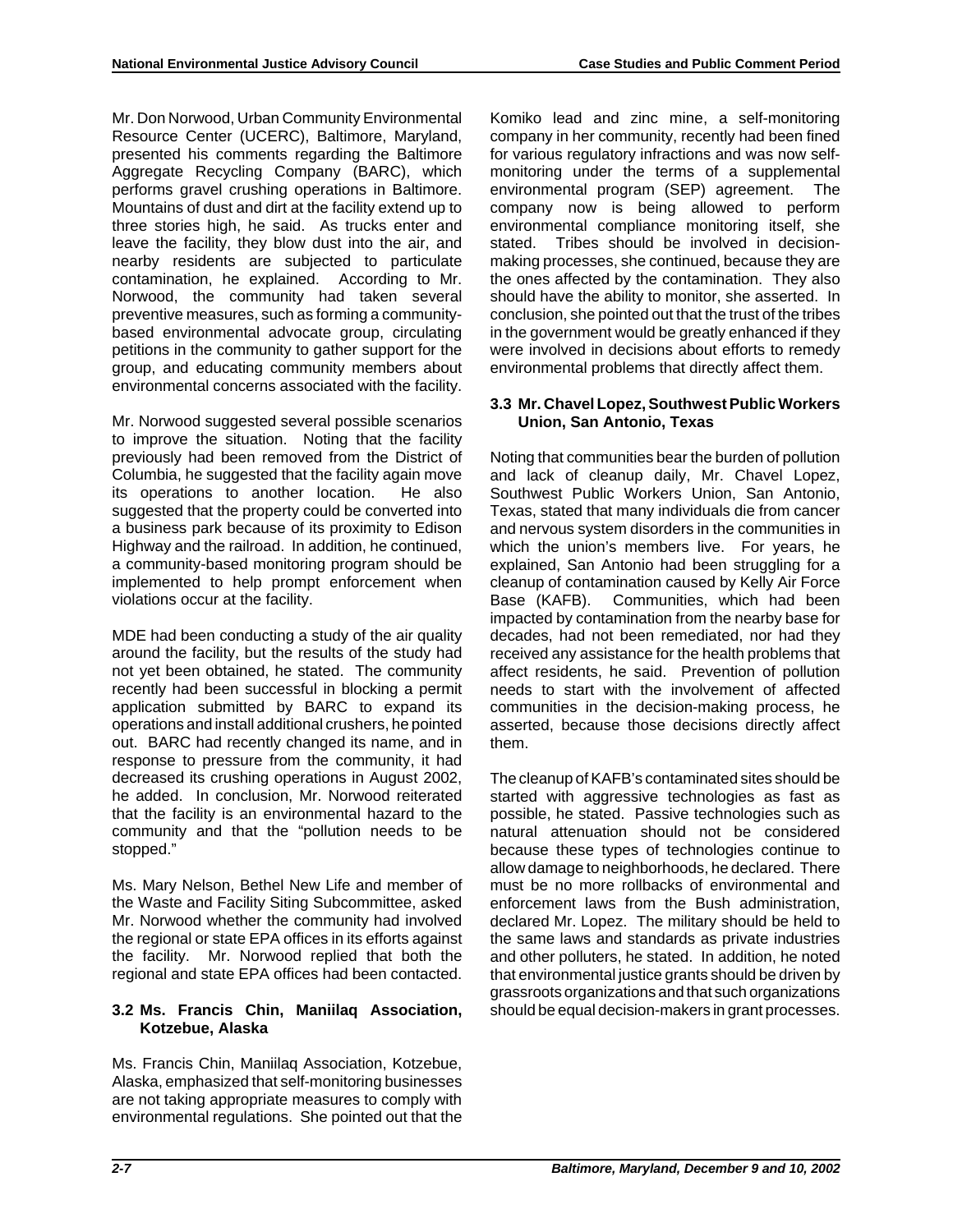#### **3.4 Ms. Hilda Booth, Native Village of Noatak, Alaska**

Stating that the Noatak Village is located in the northwest region of Alaska, Ms. Hilda Booth, Native Village of Noatak, Alaska, explained that she wished to discuss issues related to a local dump in her community. The dump, along with equipment used for its maintenance and operation, is contaminating homes nearby, she asserted. The community is looking for a solution to the problem, including closing the dump and moving it elsewhere, she stated. Seventy-five percent of the community maintains a subsistence lifestyle, she said, and people are concerned about the affect of contamination on the local wildlife they consume. In addition, she continued, erosion problems are forcing Native Alaskans to move, and people living downriver are afraid to fish because gravesites are being exposed in the area.

Mr. Charles asked who owns the land where the dump is operated. Ms. Booth responded that the village owns the property, not a private company. Mr. Charles then asked whether the village had asked EPA for assistance in managing the landfill. Ms. Booth said that her community had asked EPA for help in maintaining and operating the dump because the community depends solely on volunteers, but that EPA had not responded to its requests. The use of volunteers is proving to not be sufficient, Ms. Booth said.

Mr. Goldtooth asked what was causing the erosion in the village. Ms. Booth responded that a river runs through the village in the spring and erodes approximately five feet of the land each year. Mr. Goldtooth then asked whether permafrost occurs in the area and whether there are global warming concerns. Ms. Booth replied that permafrost exists in that region and that there are concerns among residents about global warming. He pointed out that several villages in Alaska are experiencing problems associated with managing waste sanitation. These villages are isolated and have no revenue base, he declared. Permafrost limits landfill construction, but using batch, low temperature incinerators to burn waste would add to the toxic burden, he said. These are serious issues that had been brought before the Executive Council previously, he stated, and the administration needs to address these issues because pollution prevention pose unique challenges in Alaska.

Mr. Williams noted that the tribes receive some funding from EPA to deal with environmental problems but that there needs to be a better

understanding of the funding process between states and tribes. The states have an obligation to be part of the solution, research the problems, and work with the tribes to understand how they interpret state obligations, he stated.

Mr. Gragg stated that action item number nine in the NEJAC Pollution Prevention Workgroup's draft report *Advancing Environmental Justice Through Pollution Prevention (draft pollution prevention report)* should be augmented to mention state roles.

#### **3.5 Ms. Susanna Almanza, Southwest Network for Economic and Environmental Justice**

Mr. Ron Sherron, Ponca Tribe of Oklahoma, Ponca City, Oklahoma, read a letter prepared by Ms. Susanna Almanza, Southwest Network for Economic and Environmental Justice (SNEEJ), addressed to Mr. George Bush, President of the United States, and Ms. Christine Whitman, EPA Administrator. The letter stated that SNEEJ; Communities for a Better Environment (CBE); and the Center on Race, Poverty, and the Environment (CRPE) object to the proposed changes to the Clean Air Act's (CAA) new source review (NSR) provisions. During the past decade, environmental justice had been transformed from a controversial movement to an established fact, the letter stated. Rather than developing strategies to enhance the environment in low-income communities and communities of color, the Bush administration had proposed to eliminate some of the few environmental protections that have benefitted these communities, Ms. Almanza asserted in her letter .

Ms. Almanza letter in her letter that on June 13, 2002, the Bush administration had announced the single largest rollback of the CAA in its 30-year history. The administration had proposed to eliminate the NSR provisions and replace them with voluntary, free-market measures, the letter said. Such deregulation is certain to have its worst impacts on low-income communities and communities of color that do not have the economic ability to pay for clean air, she pointed out.

When the NSR requirements were developed in the 1970s, old power plants, refineries, and other major sources of pollution to install the best available control technology when they undergo major modifications, the letter noted. Now, rather than requiring all existing plants to install modern pollution controls immediately, the letter continued, old facilities will be allowed to phase-in modern controls over time when they engage in major modifications. Communities of color and low-income communities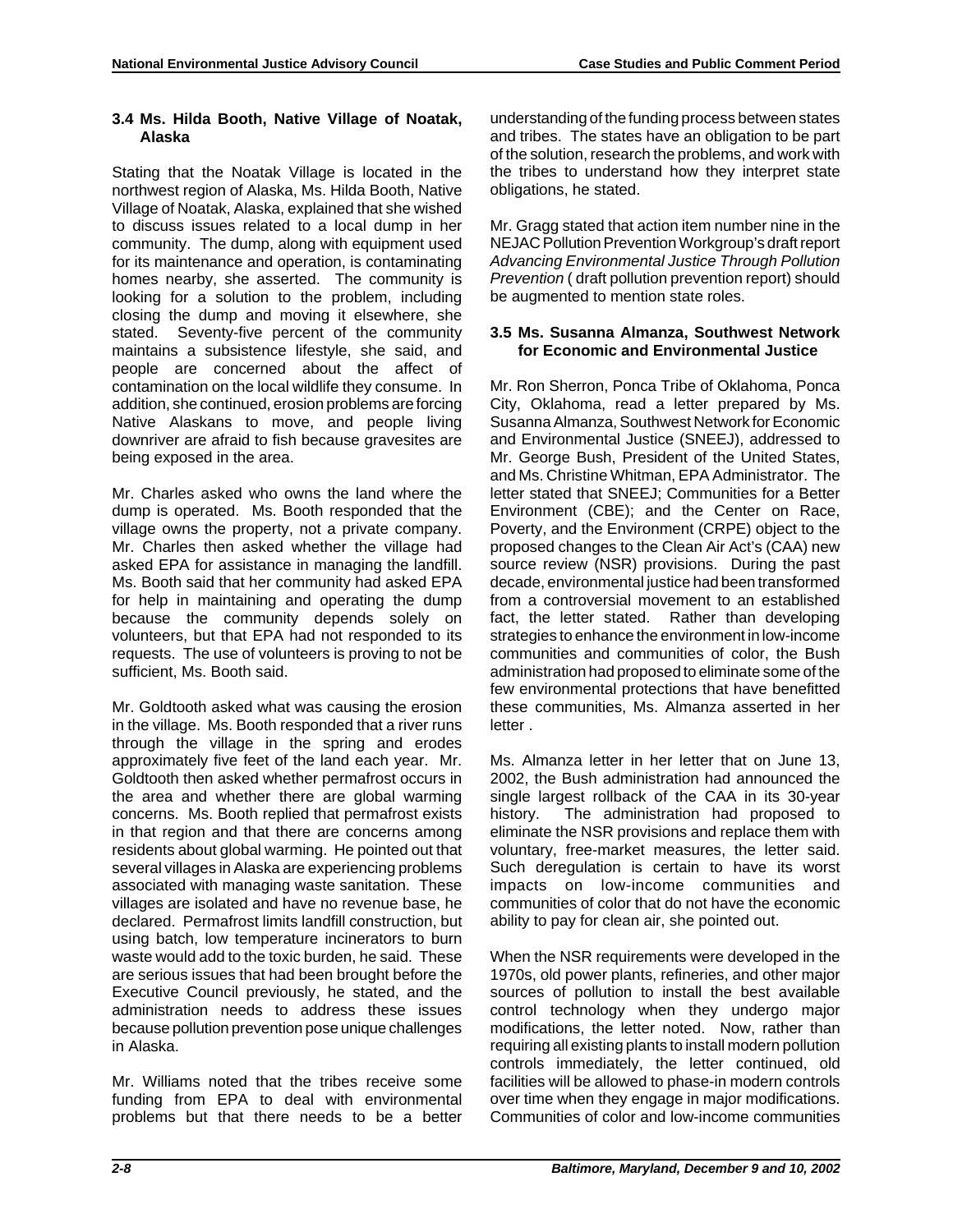are home to a disproportionately large number of these old, highly polluting facilities, the letter pointed out. Seventy to eighty percent of all power plant emissions and virtually all refinery pollution comes from facilities that were built before 1977, she states in her letter, and communities suffer from being located near chronically polluting facilities. NSR is one of the only means to ensure that these polluters would install modern technology, the letter emphasized.

The Bush administration's proposed changes would allow thousands of major polluters to increase their emissions, Ms. Almanza asserts. Under existing NSR rules, the letter continued, a facility must install the best available technology if it was to undergo a major modification that would result in an increase in emissions. To determine whether such an increase would occur, the regulatory agency must determine the facility's baseline emission, the letter explained. The Bush administration proposes to allow a facility to choose any two years over the past ten years for establishing a baseline, the letter pointed out. This proposal would allow facilities to avoid NSR by selecting an anomalous year of high emissions as a baseline, the letter stated.

In addition, the Bush administration has proposed plantwide applicability limits, the letter explained, under which a source could increase its emissions as long as it had decreased its emissions by an equal amount in the past ten years. The administration has also proposed the elimination of the requirements for non-utilities to obtain enforceable pollution limits through permits for pollution increases resulting from modifications, the letter noted. Rather than having enforceable permits specifying operating conditions that can be monitored, reported, and examined by government inspectors or the public, the letter continued, the administration eliminates these safeguards. Eliminating the opportunity for the public to access information undermines the ability of community members to engage in the process of protecting their air, the letter declared.

The administration claims that the Clear Skies Initiative pollution trading program will clean the air better than NSR, the letter pointed out. However, the letter explained, pollution trading does not decrease emissions; it moves pollution around. The letter pointed out that a facility in a heavily polluted, low-income community could increase its pollution by purchasing credits generated by facilities in different regions that had decreased their pollution. In conclusion, the letter stated that the Clear Skies Initiative would only exacerbate the intolerable

conditions of environmental justice.

Mr. Sherron added that with regard to pollution prevention, Title VI of the Civil Rights Act of 1964 is one of the mechanisms through which grassroots organizations can use to seek legal protection of communities . Mr. Sherron requested that the NEJAC continue to address Title VI issues.

#### **3.6 Ms. Doris Bradshaw, Defense Depot Memphis Concerned Citizens Committee, Memphis, Tennessee**

Pointing out that federal facilities are hard to deal with, Ms. Doris Bradshaw, Defense Depot Memphis Concerned Citizens Committee, Memphis, Tennessee, stated that her community is being exposed to radiation from chemical weapons at a nearby federal facility. EPA is supposed to provide enforcement when things are wrong, she declared, but the agency has limited jurisdiction when it comes to federal facilities. Some of the contaminated land in Memphis is being turned over to the city, she stated, and she wondered whether this would change EPA's ability to enforce cleanup action at the site. Noting that she has appeared before the NEJAC many times previously, Ms. Bradshaw declared that she did not feel as though she had the support of the NEJAC.

Ms. Bradshaw reported that there had been a flood in her community during the previous spring and that contaminated runoff had inundated the community. In addition, she continued, there are three ponds on a golf course on which children play that are contaminated with radiation from overflow from the Memphis Defense Depot. Ms. Bradshaw questioned why EPA Region 4 had not provided assistance to remedy the problem, and she asked whether EPA would have the jurisdiction to clean up the land if it is turned over to the city.

Ms. Bradshaw then pointed out that the Federal Facilities Working Group of the NEJAC, which had been formed in response to deep concerns about federal facilities, had not met in over a year. She stated that she had worked for more than six years to "get a platform" from which to talk with federal facilities, and now she felt as if EPA is not receptive to her concerns. In conclusion, she stated that there should be a representative of the U.S. Department of Defense (DoD) on the working group.

Mr. Gragg pointed out that there is no mention of federal facilities in the draft pollution prevention report and that this omission should be addressed in the next draft.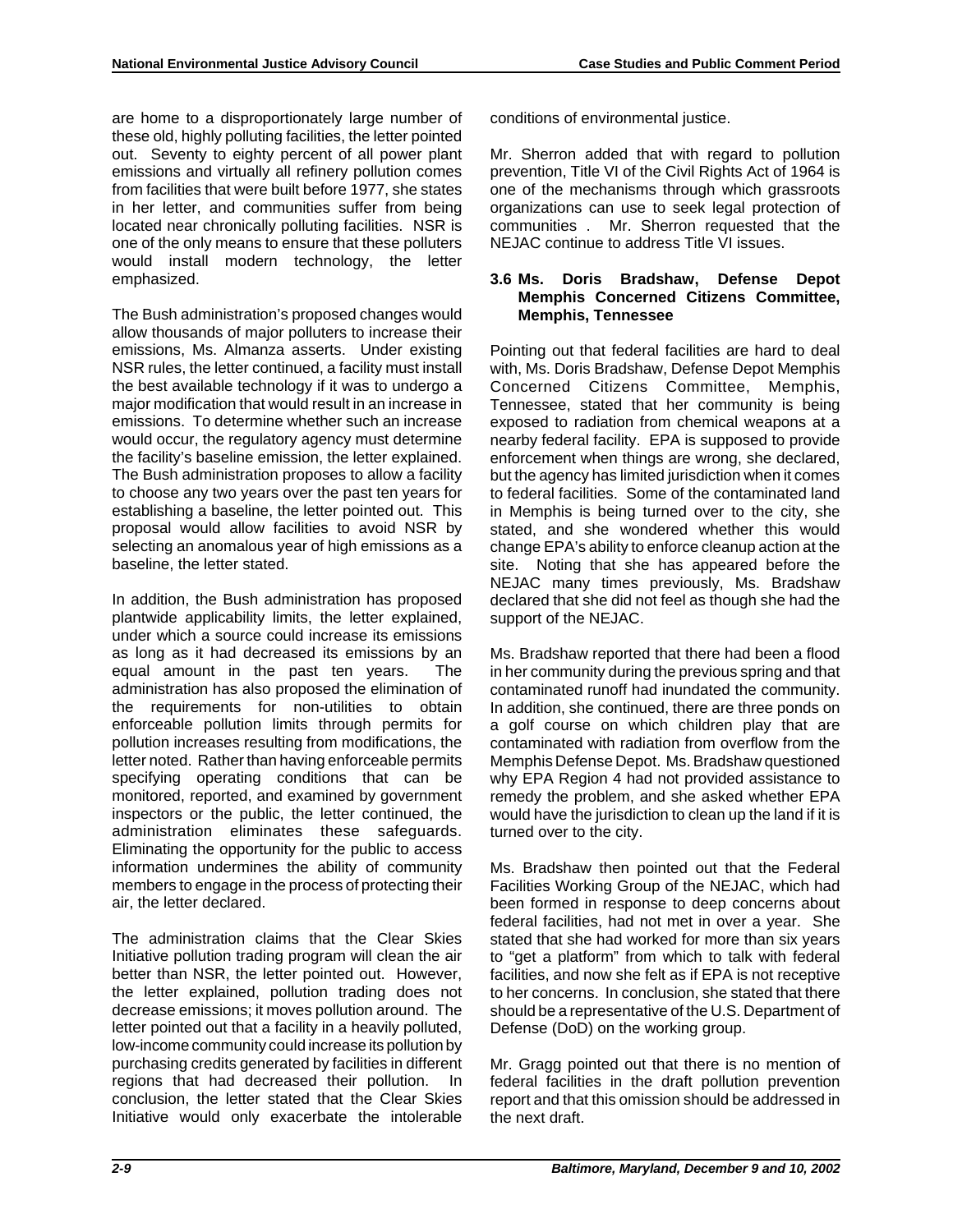Ms. Veronica Eady, Tufts University and chair of the Waste and Facility Siting Subcommittee, noted that the Federal Facilities Working Group had been adopted by that subcommittee. She pointed out that the previous Designated Federal Official (DFO) for that working group had left EPA. Ms. Eady invited Ms. Bradshaw to attend the Waste and Facility Siting Subcommittee's meeting to speak with the new DFO. Ms. Eady then reiterated that federal facilities should be mentioned in the draft pollution prevention report.

Mr. Charles expressed his disappointment that communities turn to the NEJAC as their last resort. He noted that it is unfair that community members believe that the NEJAC has the power to change operational issues within EPA. The NEJAC does not have the power to address specific issues within communities, he stated. Mr. Gragg pointed out that Ms. Bradshaw's comments dealt with her effort to get involved through the Federal Facilities Working Group and that the working group had not been functional. The NEJAC can help communities address policy issues through community members' participation in subcommittees, he noted, and the subcommittees need to be functional. Ms. Eady added that EPA has agreed to provide financial support for the Federal Facilities Working Group.

Mr. Goldtooth noted that this was not the first time that communities had come before the NEJAC to discuss issues concerning federal facilities. This issue should receive greater priority, he stated, and the leadership of the NEJAC and EPA needs to step forward.

Ms. Nelson reiterated that the NEJAC had been dealing with federal facilities since she had been involved with the NEJAC and that community concerns about the failure of federal facilities to address their impact on local residents should receive greater priority among the goals of the NEJAC. She added that DoD needs to hold open hearings in communities so that local residents can be informed of issues.

# **3.7 Ms. Michele Brown, UCERC, Baltimore, Maryland**

Ms. Michele Brown, UCERC, Baltimore, Maryland, stated that UCERC's mission is to reduce exposure to environmental hazards through pollution prevention in east Baltimore. The organization targets environmental hazards that affect the environmental health of neighborhoods, such as toxic construction materials from demolition activities and recycling, that pollute the environment, she said.

Ms. Brown pointed out that UCERC's strategy is to become a resource that is similar to a public library system, where the public can access information and services. The goal is to have an environmental resource center in every community, she said. In conclusion, she stated that having access to relevant articles and journals would allow communities to make concrete and compelling arguments in support of their positions.

# **3.8 Ms. Edith Tegoseak, Inupait Community of Arctic Slope, Barrow, Alaska**

Stating that her community includes seven villages, Ms. Edith Tegoseak, Inupait Community of Arctic Slope, Barrow, Alaska, explained that there are numerous pollution issues in Arctic villages. She noted that her primary concern today was with oil and fuel permitting processes. Community interaction should be included as part of the permitting process, she declared. The permitting process is often over by the time that her office learns about a permit being granted, she complained. Ms. Tegoseak asked for the NEJAC's help in obtaining funding and a venue from which to address permitting policies and procedures in Alaska. Companies applying for permits are concerned only about monetary issues, she pointed out, and there is no process for tribal courts to appeal a permitting decision. In addition, she explained that tribal courts do not receive adequate funding to take action against such permits.

Mr. Goldtooth stated that Ms. Tegoseak's concerns are reflected in the action items of the draft pollution prevention report, especially the items that discuss the creation of training initiatives for tribes in Alaskan villages. Mr. Goldtooth noted that the Alaska Native Claims Settlement Act involves the Indian Reorganization Act and the tribal government system and that the settlement poses complex challenges. Mr. Williams added that the Alaska Native Claims Settlement Act had left the native tribes of Alaska in a difficult position because they have no authority under which to deal with the problems they are facing.

# **3.9 Mr. Eugene Smary, Warner Norcross and Judd LLP, Grand Rapids, Michigan**

Noting that he had spent 25 years practicing as an environmental lawyer, Mr. Eugene Smary, Warner Norcross and Judd LLP, Grand Rapids, Michigan, stated that the consensus recommendations in the draft pollution prevention report are consistent with official American Bar Association (ABA) policy. It is important to recognize that ABA supports the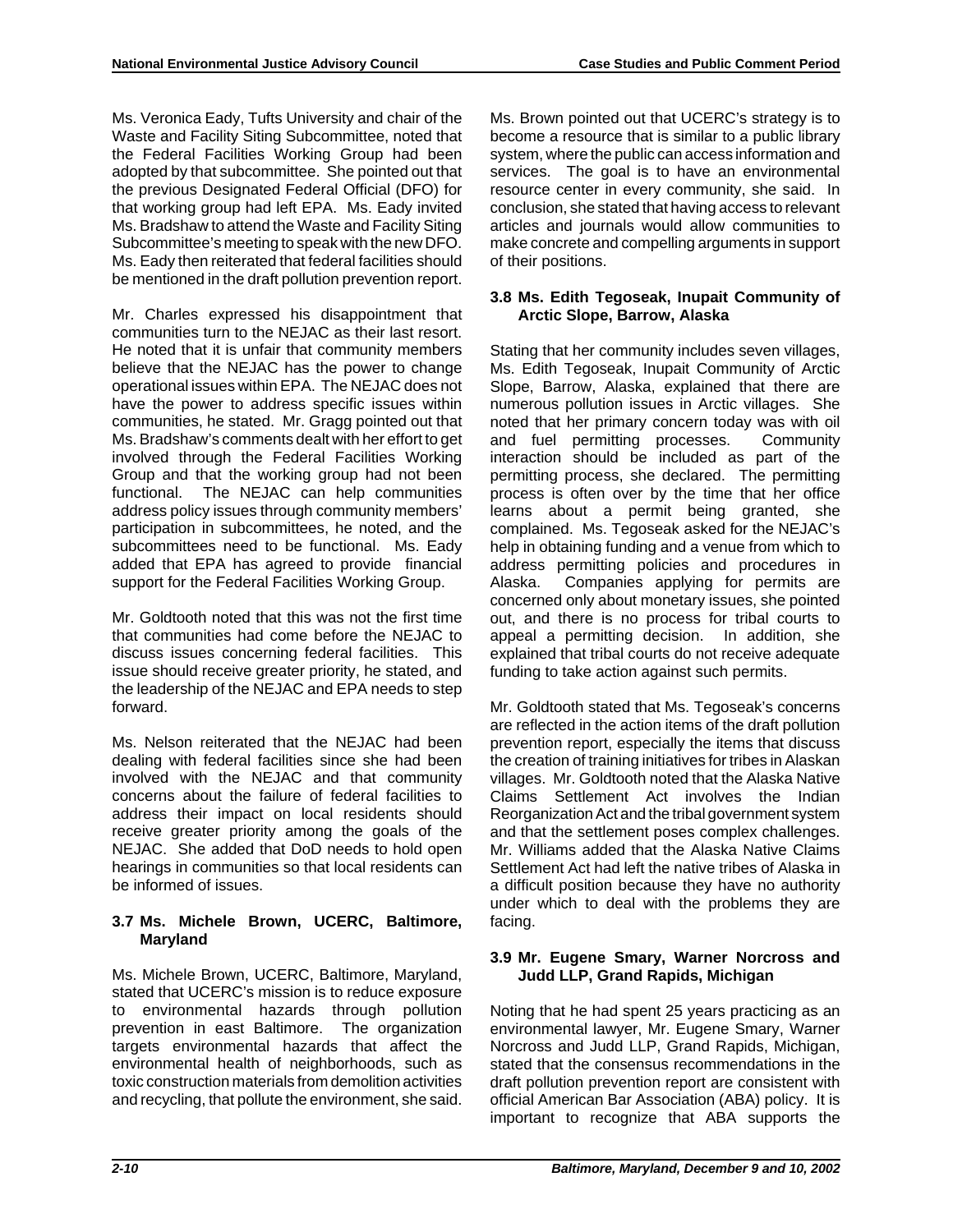principles outlined in the report, he said. Mr. Smary informed the Executive Council that he would provide the members with a copy of an ABA resolution that had been passed in 1995 addressing public participation in environmental decisionmaking. The collaborative model mentioned in the draft pollution prevention report emphasizes involving all important stakeholder groups, he stated.

Mr. Smary expressed his agreement with the consensus chapter section of the draft pollution prevention report that explains that it is ethical to emphasize pollution prevention in achieving environmental justice goals. This approach makes the community one of the stakeholders in the process of enhancing communities, he noted. The collaborative model mentioned in the draft pollution prevention report is good human and community relations, he continued.

Mr. Smary also mentioned that he would like the report to recognize the incentives available for pollution prevention, such as environmental audit privileges and immunity laws. Environmental audit privileges are used in 25 of 50 states, he said, and a great deal of pollution prevention can be achieved by focusing on small businesses within the urban core. There is political sensitivity associated with the incentives, he acknowledged, but audit privileges had worked successfully in environmental justice communities.

Mr. Charles asked that Mr. Smary explain environmental audit privileges in more detail. Mr. Smary replied that facilities are given specific confidentiality privileges if they accept an environmental audit under certain circumstances. In addition, the privileges provide facilities with immunity from civil penalties, he said. However, he noted that the privileges apply only if a facility's environmental problems are fixed. Mr. Charles then asked what the incentive would be for a facility operator to agree to an audit. Mr. Smary pointed out that the audits give facilities a chance to determine whether they have environmental problems and to avoid potential future punishment.

Mr. Yang countered that environmental audit incentives should not be mentioned in the draft pollution prevention report. He pointed out that the incentives are extremely controversial because they "forgive" companies that have not complied with environmental laws.

Mr. Warren asked Mr. Smary whether environmental management systems might be made applicable to pollution prevention by including source reduction or other types of reviews in the context of those systems. Mr. Smary pointed out that environmental audits can be used to identify ways in which a facility can eliminate potential violations by means of waste minimization.

Ms. Eileen Gauna, Southwestern University School of Law and chair of the Air and Water Subcommittee, reiterated that audit incentives are an issue that should be carefully considered. EPA penalty policies provide certain incentives as well, so nothing is being lost by not specifically addressing that issue, she said. Mr. Smary reiterated that the NEJAC should consider recommending incentives for pollution prevention and that there was no need to further discuss environmental management systems because the draft report already addresses them.

### **3.10 Mr. Cleo Holmes, Concerned Citizens of Eastern Avenue, Washingtion, D.C.**

Mr. Cleo Holmes, Concerned Citizens of Eastern Avenue, Washington, D.C., stated that his community is currently being contaminated by a leaking underground storage tank (UST) owned by Chevron Corp. The community had gone through a year of testing, he explained. During initial testing at the site, the potentially responsible party (PRP) had paid for an independent consultant, he said. However, he continued, the consultant has been removed during the most critical stage of testing. Mr. Holmes explained that the consultant had been the community's "first line of attack" in dealing with the contamination. The community had requested that EPA Region 3 allow the community to hire a technical expert to verify the test results, but instead EPA Region 3 had asked the U.S. Army Corps of Engineers (USACE) to do it, he said.

There is an issue of trust, Mr. Holmes emphasized, and the community is nervous. EPA Region 3 should recognize that the community is a major stakeholder that should be involved in the process, he declared. More than one hundred homes are affected by the UST, he stated, and there are daycare facilities located within close vicinity of the leak. Mr. Holmes noted that a consent order was to be issued on December 11, 2002, but the community had not had a chance to review it. Communities should have a venue so that they can oversee the testing process and verify the accuracy of results, he stated.

Ms. Wilma Subra, Louisiana Environmental Action Network (LEAN) and member of the Air and Water Subcommittee, asked Mr. Holmes whether any air samples had been collected around the homes or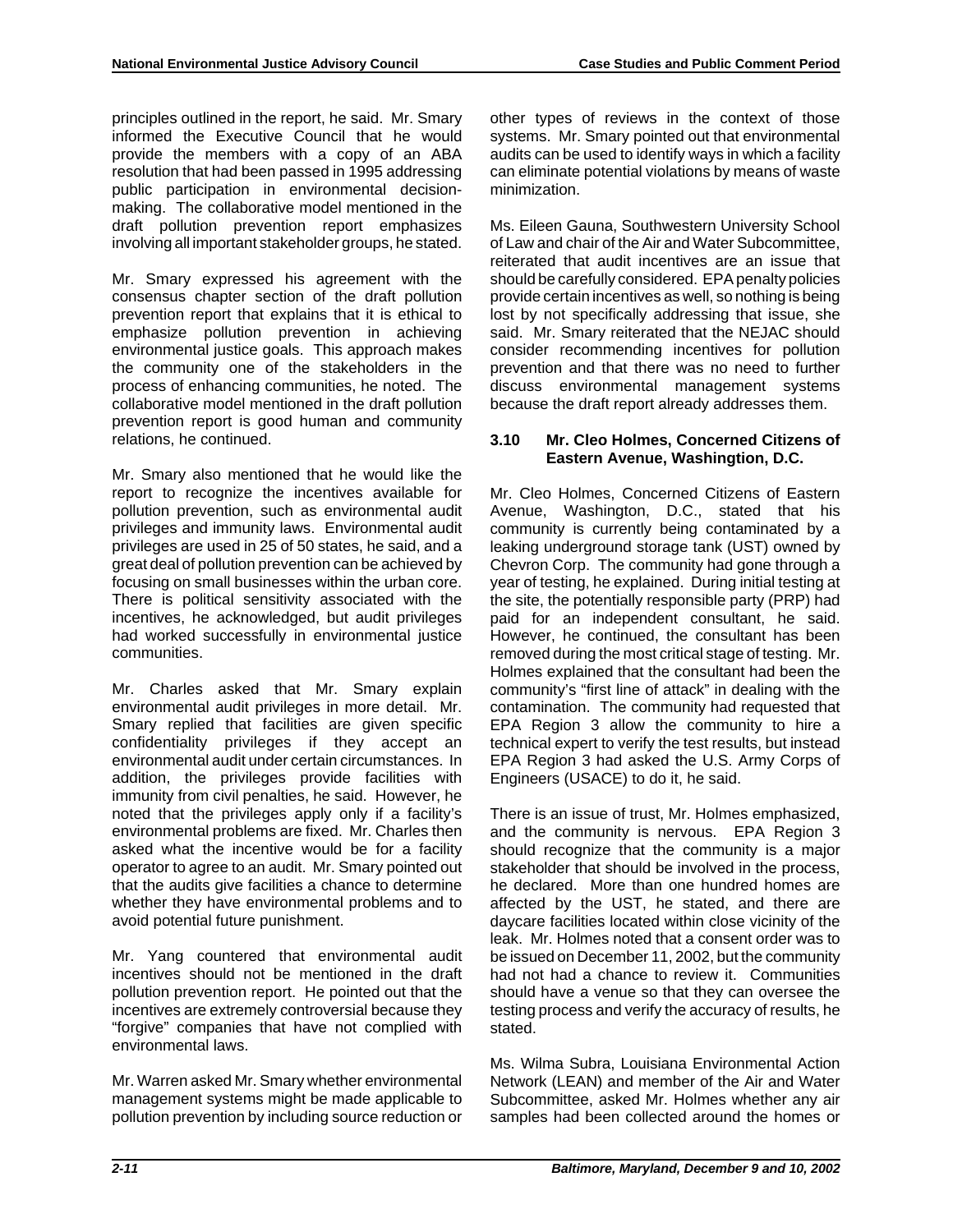other structures at the site. Mr. Holmes replied that only soil vapor samples had been collected. He added that the consent order is based on preliminary testing and does not rely on information from the critical downgradient testing that currently is being performed. Ms. Subra suggested that the community request air sampling in homes and other structures to determine whether high levels of contaminants are present.

Mr. Charles requested that the consensus section of the draft pollution prevention report be modified to state that environmental testing in environmental justice communities should be done in partnership with the communities. He asked Mr. Holmes whose decision it had been to dismiss the independent consultant. Mr. Holmes stated that Chevron had decided to stop using the consultant and that EPA had agreed. Mr. Charles then asked whether any results from USACE's testing are available. Mr. Holmes replied that there are no results from the USACE testing and repeated that the consent order is based on the first stage of testing.

Mr. Charles then noted that EPA is giving funding to some colleges and universities to provide research capacity to environmental justice communities. Morgan State University is one of those institutions, he said, and he suggested that Mr. Holmes contact the university to determine whether it could provide independent verification of the original test results.

Ms. Kaplan asked whether there would be a public comment period when the consent decree is issued. Mr. Holmes responded that the community would be informed of the decree but would not have the opportunity to submit comments to it.

#### **3.11 Ms. Audrey Hadley, Native Village of Buckland, Buckland, Alaska**

Noting that many villages in rural Alaska do not have water or sewage facilities, Ms. Audrey Hadley, Native Village of Buckland, Buckland, Alaska, stated that residents living in those communities are concerned about their health. Currently, there is a hepatitis epidemic in her village, she stated, and the village need funds and resources to eradicate health problems and to address environmental issues. She emphasized her concern about a military facility located 40 miles south of her village. Contamination from the facility is impacting subsistence foods in the area, she stated. She emphasized that her community has a subsistence lifestyle and that the contamination is affecting the residents' ability to survive.

Mr. Goldtooth asked Ms. Hadley what types of contamination exist at the military facility. Ms. Hadley responded that asbestos and polychlorinated biphenyls (PCB) are the predominant contaminants at the facility.

Mr. Williams emphasized that tribes in Alaska had been facing such problems for a long time and that hepatitis is a big health problem because sewage is mixing with drinking water. Ms. Eady invited Ms. Hadley to attend the meeting of the Waste and Facility Siting Subcommittee so that she could provide more detailed information about the facility. In addition, Ms. Eady pointed out that the Federal Facilities Working Group would be compiling a report for the Executive Council and that the federal facility in Alaska with which Ms. Hadley is dealing would be a good case study to include in the report.

### **3.12 Mr. John Ridgway, Washington State Department of Ecology, Olympia, Washington**

Mr. John Ridgway, Washington State Department of Ecology, Olympia, Washington, informed the Executive Council that he would be commenting on the consensus recommendations presented in the draft pollution prevention report. Regarding bullet number six, which discusses product and process substitution in areas that affect low-income, minority, and tribal communities. Mr. Ridgway suggested adding references to integrated pest management. In response to bullet number eight, which discusses efforts to promote just and sustainable transportation projects and initiatives, Mr. Ridgway stated that he would advise EPA and other federal agencies to obtain low-emission vehicles for their vehicle fleets. For bullet number ten, which deals with pollution prevention in developing countries, he suggested including a discussion about Hewlett Packard's recently announced voluntary take-back program for electronic equipment. In addition, he continued, the European Union had legislated take-back requirements for all manufacturers within the Union. Mr. Ridgway emphasized that businesses in the United States should be encouraged to "provide mechanisms" in designing and marketing their products and in recycling and reducing the amount of waste created.

Mr. Ridgway noted that baseline measures should be established for pollution prevention. However, he noted, it is difficult to quantify the amount of pollution that is not being generated as a result of pollution prevention efforts. The best approach is obtain source use data from facilities to determine what they are using and therefore how they can reduce releases, he stated. Mr. Ridgway also stated that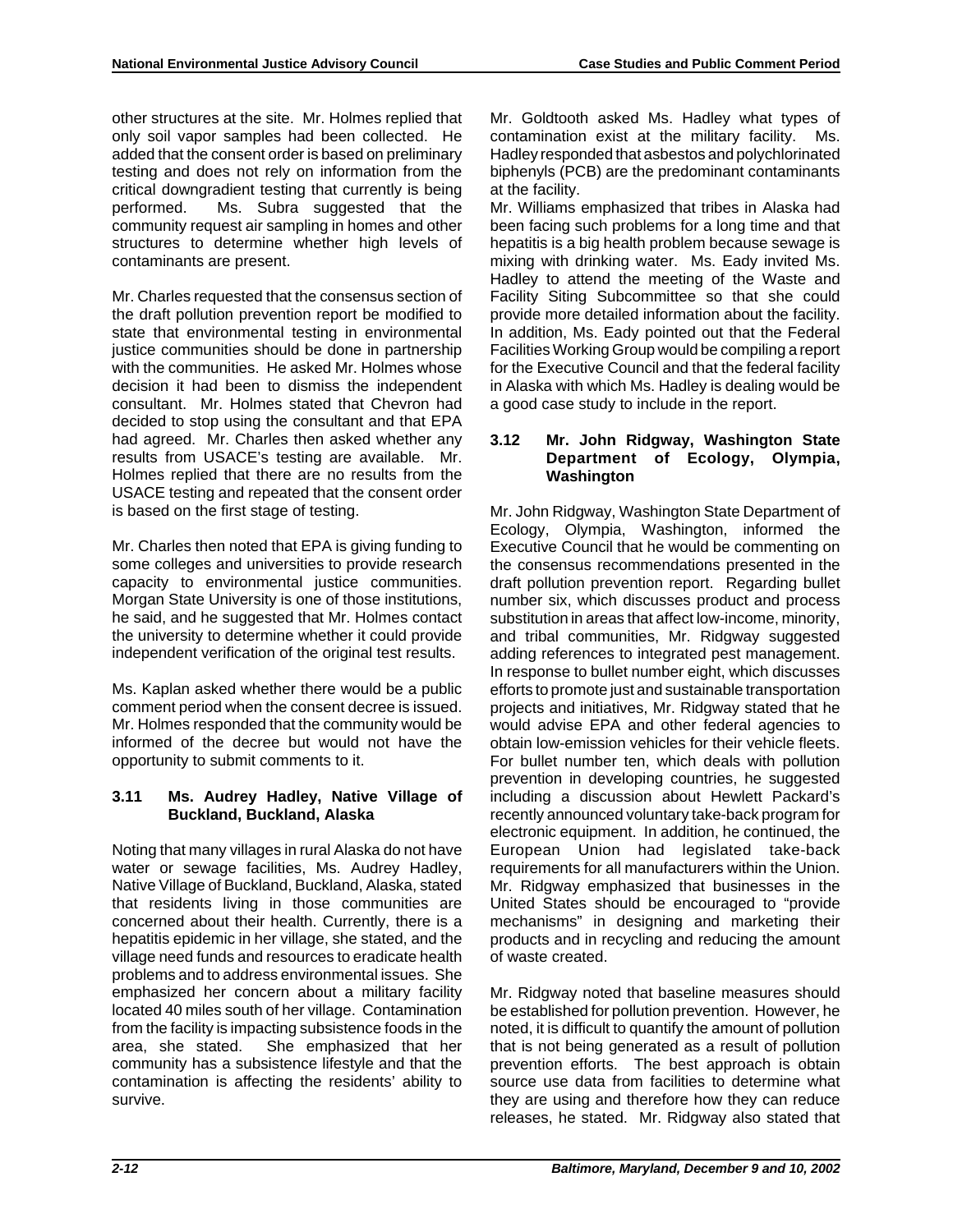facility inspection and compliance histories should be made publicly available so that communities know which facilities are "on the regulatory radar." In addition, he continued, businesses should be charged incrementally for the amount of waste that they produce as a way to encourage less waste generation. He noted that the state of Washington has adopted this type of system.

Mr. Ridgway then pointed out that the NEJAC is the only venue at which many communities can voice their complaints. Many people do not know where else to go, he stated. As a result, he continued, the NEJAC should not wait more than a year to hold its next meeting.

Ms. Gauna encouraged Mr. Ridgway to submit in writing his comments to the draft pollution prevention report and requested that he provide specific language regarding integrated pest management. Mr. Ridgway pointed out that there is a large population of migrant farm workers in Washington, as well as a serious lack of enforcement of worker protection laws because the workers are not fulltime. Mr. Goldtooth then stated that Washington is leading that effort with regard to pollution prevention, and he commended the state for its efforts.

Ms. Nelson then stated that one useful strategy for providing more venues for public comment is to hold regional listening sessions attended by representatives of EPA regional offices. Local solutions would be enhanced because those would have a better understanding of local and regional issues, she stated.

## **3.13 Mr. Ron Sherron, Ponca Tribe of Oklahoma, Ponca City, Oklahoma**

Stating that the Ponca tribe has several issues related to environmental injustice, Mr. Sherron noted that his comment would focus the tribes concerns about the Continental Carbon Company facility in Ponca City, Oklahoma, which produces carbon black facility, he stated, and which is located on tribal land. There are contamination issues associated with air, groundwater, and solid waste resulting from activities at the facility, he said. A U.S. Department of Housing and Urban Development (HUD) housing community lies within 150 feet of the facility, he stated, and tree growth in the area is retarded from contamination. EPA had stated that the facility is creating a product rather than fugitive emissions, and therefore is not violating any regulations, he pointed out. However, he continued, people in the community are suffering from asthma and other respiratory ailments.

Continental Carbon Company had built wastewater lagoons at the facility, Mr. Sherron reported, stating that the facility had lied about groundwater depths at the facility in its permit applications for those lagoons. Many people in the community derive their drinking water from shallow wells that can easily be contaminated by seepage from the lagoons, he explained. In addition, he continued, several barrels of solid waste containing hazardous constituents had rusted through and now are leaking into nearby streams, he said. EPA had tested the barrels and found hazardous constituents, but EPA said the contaminants were not present at action levels, he stated. A Notice of Violation had been issued, but the only action that the facility had taken to date was to build a fence around the property, he said. He reiterated that EPA had continued to overlook the problems at the Continental Carbon facility.

Mr. Sherron added that his tribe had recently been surrounded by state-approved landfills. The landfills are within 50 feet of a main river, he noted, but the state had put them there because the land was cheap.

Ms. Subra asked whether Mr. Sherron had contacted EPA Region 6 to ask for assistance with the facility. Mr. Sherron answered that the tribe had set up a formal meeting with EPA Region 6, which had assured the tribe that it would look into the issues. However, because the community had not seen any action, it had submitted a FOIA request in an attempt to obtain additional information about the facility, but that no relevant records had been found for the facility as a result of the request. Ms. Subra stated that she would help Mr. Sherron set up a follow-up meeting with EPA Region 6.

Mr. Williams asked Mr. Sherron whether the tribe had made attempts to contact the EPA's American Indian Environmental Office. Mr. Sherron stated that it had but that EPA has difficulty dealing with regulatory and compliance issues in Oklahoma because its jurisdiction is unclear. Mr. Williams stated that the situation is similar to Alaska's because of EPA's lack of jurisdiction. A treaty tribe has the right to access EPA programs and EPA funding, he pointed out. Mr. Sherron added that tribal residents are exposed to the environment in more ways than a typical U.S. citizen; environmental standards were set based on the average white male who do not rely on fish and wildlife for subsistence, he explained.

Mr. Gragg pointed out that when communities have existing health problems and then the impacts of exposure to environmental pollution are added, the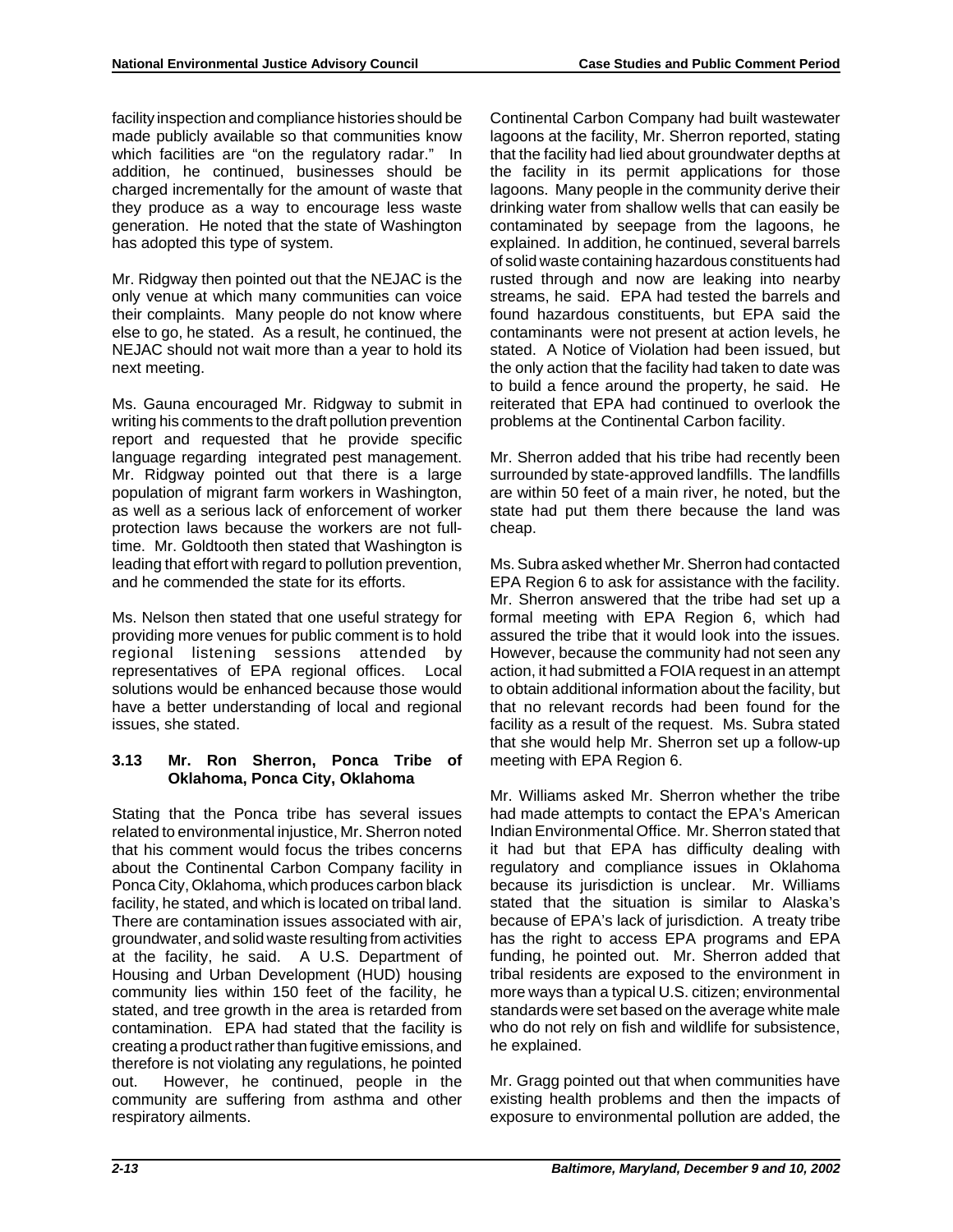existing health problems make people even more susceptible to such impacts. Mr. Gragg reiterated the importance of ensuring that the draft pollution prevention report emphasize that the need for pollution prevention involves the integration of the relationship between environmental pollution and health impacts.

Ms. Kingfisher stated that Mr. Sherron should continue to document his community's struggle and conduct health and community impact surveys because these activities would make a difference. She then declared that his situation is an example of state-supported racism. Mr. Goldtooth added that the State of Oklahoma has a long history of practicing racism against tribes. In environmental justice, it is very important to continue to mention racism, he said.

### **3.14 Mr. Robert Gough, Intertribal Council on Utility Policy**

Representing the Rosebud Sioux Tribe, Mr. Robert Gough, Intertribal Council on Utility Policy, stated that many tribes had been proactive in terms of pollution prevention. He pointed out that tribes in the Dakotas and the northern Great Plains live in one of the richest wind regions in the world. Dams provide about 25 percent of the tribe's energy needs, he said, but the building of dams has had a significant negative impact on tribes because it results in the loss of land and increased erosion problems. In addition, he continued, 75 percent of the tribe's power comes from coal, most of which is young lignite coal. This coal does not produce a lot of sulfur, he said, but it does produce a lot of carbon dioxide.

Tribes are interested in working with the federal government to build sustainable homeland economies based on wind and other renewable energy in the Great Plains, Mr. Gough said. Global warming predictions become more ominous as new evidence is made available, he stated. Global warming leads to a decline in the snow pack in the mountains, and therefore less hydroelectric energy will be available, he noted. This situation motivates the federal government to buy more coal and increases dependence on coal energy, he explained.

Mr. Gough emphasized his desire to get federal government assistance to help the tribes build and develop renewable and sustainable energy sources. He pointed out that the Rosebud Sioux Tribe is working with environmental justice groups around the country to model clean energy projects. He asked that the NEJAC consider the opportunities that communities in the northern Great Plains offer to develop pollution prevention strategies.

Mr. Gough distributed a document titled *Environmental Justice Revitalization Project Tribal Wind Power Demonstration Project Plan* to the members of the Executive Council. The document stated that the Rosebud Sioux Tribe currently is engaged in a cooperative project with the U.S. Department of Energy and the U.S. Department of Agriculture's Rural Utilities Service to demonstrate tribal ownership and operation of a wind turbine that is being installed on the Rosebud Sioux Indian Reservation. Since 1995, both the Rosebud Sioux Tribe and the Intertribal Council on Utility Policy had been committed to tribal development of wind resources, he said. The Tribal Wind Power Demonstration Project Plan encourages development of significant wind energy generation on Indian reservations in the northern Great Plains. Such development is considered to be a viable strategy for community revitalization to (1) address past and ongoing environmental injustices resulting from the building of mainstream dams on the Missouri River that have been detrimental to Indian culture and (2) provide for future tribal economic, cultural, and community sustainability.

Ms. Gauna requested that Mr. Gough review and comment on the draft pollution prevention report. Mr. Gough pointed out that the Rosebud Sioux Tribe had started a wind project and would be phasing in the first utility-scale turbine in January 2003. Ms. Gauna stated that wind energy would be a wonderful alternative to the planned expansion of hundreds of electric power plants over the next several years.

Mr. Williams then pointed out that several tribes in the State of Washington are working on proposals for similar wind projects. Mr. Gough stated that the wind energy potential on the Rosebud Sioux and Pine Ridge Indian reservations is, if developed, enough to meet the Kyoto Protocol targets for all of North America.

Ms. Subra asked about the mercury content of the lignite coal being burned and whether power plants are being monitored to ensure that they are using appropriate mercury scrubbers. Mr. Gough stated that he believed that a considerable amount of mercury is present in the coal and that many of the power plants had begun operation prior to the CAA, so compliance requirements had been grandfathered.

Ms. Kingfisher added that there is concern in Wyoming that the extraction of natural gas would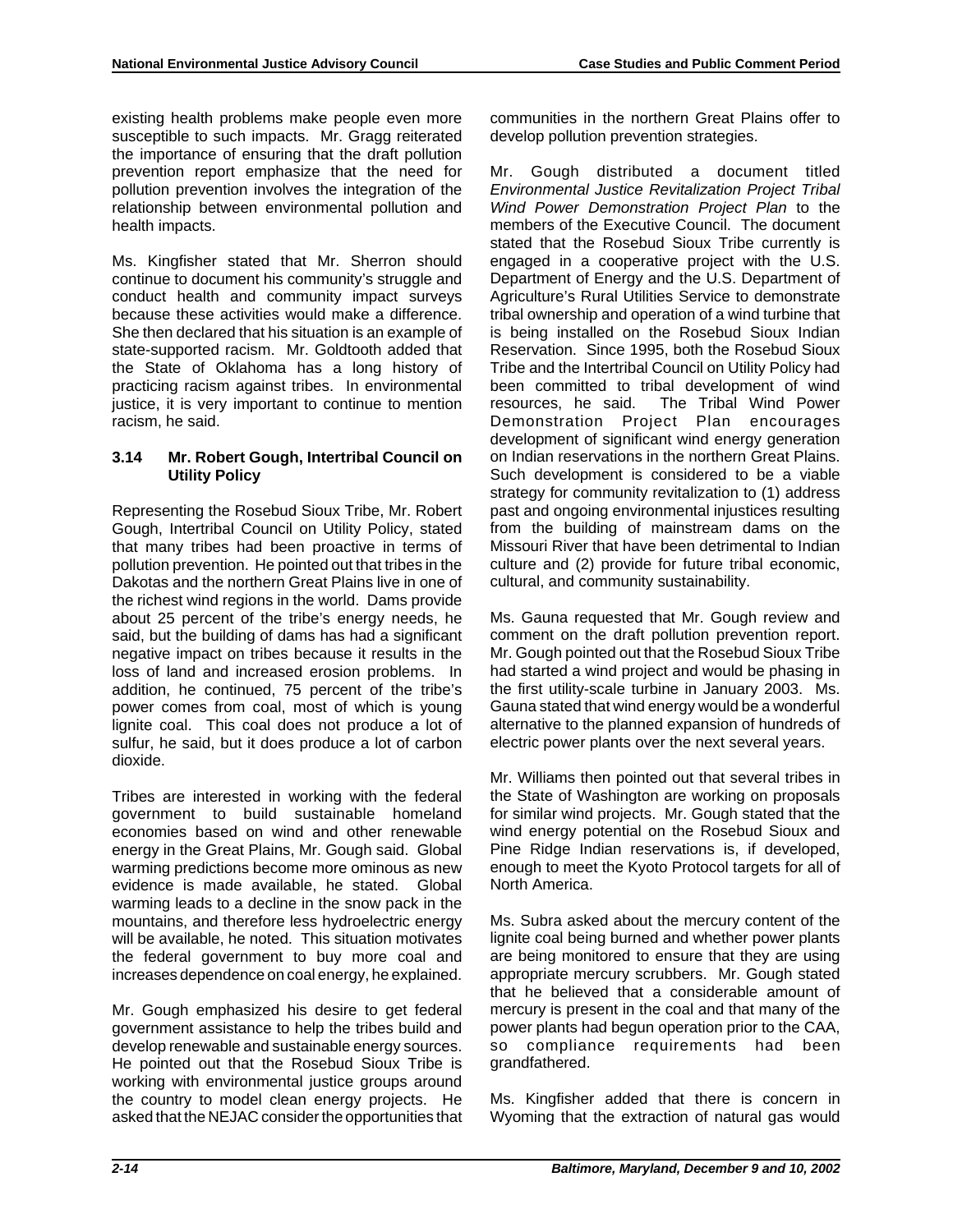cause aquifer dewatering in South Dakota. There are huge energy issues in Indian country, she said.

Mr. Goldtooth stated that the Bush and Cheney energy plan will have a negative effect on environmental justice communities. Ms. Nelson then pointed out that the Congress is expected to reauthorize the energy bill in 2003 and that some members of the Executive Council are working to have pilot demonstrations for alternative energy sources added to the reauthorized bill.

#### **3.15 Ms. Marylee Orr, LEAN, Baton Rouge, Louisiana**

Mr. David Wise, Shintech, read a statement prepared by Ms. Marylee Orr, LEAN, Baton Rouge, Louisiana. The statement pointed out that LEAN had been founded as an umbrella organization for grassroots environmental groups throughout Louisiana. The environmental justice members consist of African-Americans, Hispanics, Native Americans, and Asian nationalities as well as the poor, disadvantaged, and disenfranchised, the statement said.

Ms. Orr noted in her statement that environmental justice communities in Louisiana are the recipients of excessive pollutant loading that results in negative impacts to human health and the environment. Volatile and semivolatile organics, dioxins, toxic heavy metals, pesticides, and other pollutants impact air quality, water quality, sediments, soils, animals, and crops, the statement continued.

Pollutant loading is a direct result of ongoing facility operations and inappropriate historical actions, Ms. Orr pointed out in the statement. Ongoing facility operations release excess pollutants as a result of noncompliance with permit conditions, accidental releases, and bypassing of treatment systems because of insufficient treatment capacity, the statement noted. Environmental justice communities living in close proximity to sources of pollution are exposed to excessive levels of contamination, the statement said.

In conclusion, Ms. Orr stated that LEAN supports the NEJAC's pollution prevention initiative for environmental justice communities and that LEAN would be willing to assist EPA and environmental justice communities in implementation of pilot programs in Louisiana.

## **3.16 Ms. Sonia Ivette Dueno, Fellowship of Reconciliation, Washington Office on Vieques, Washington, DC**

Noting that she would be providing an update on the current situation of Vieques, Puerto Rico, Ms. Sonia Ivette Dueno, Fellowship of Reconciliation, Washington Office on Vieques, Washington, DC, stated that data from the Puerto Rico Cancer Registry show that residents of Vieques had a 27 percent higher rate of cancer than residents of the rest of Puerto Rico from 1985 to 1989. In addition, she continued, cancer mortality in Vieques is more than 50 percent higher than in the rest of Puerto Rico.

Vegetation and soil on Vieques have elevated levels of heavy metals such as lead and cadmium, she pointed out. More than two-thirds of the island had been controlled by the U.S. Navy since 1940, she continued, and there are no other significant sources of contamination on the island. EPA had found the Navy to be in violation of the Clean Water Act because of contamination resulting from firebombing in eastern Vieques waters, she said, and now EPA is conducting Phase I investigations of 12 Resource Conservation and Recovery Act (RCRA) sites on the island.

During work with impacted communities in Puerto Rico, communicating key information in the native languages of those communities is imperative, she asserted. However, EPA is not utilizing these language tools to the benefit of impacted communities, she said. Language access is an important issue in environmental justice communities because lack of information in native languages hinders the ability of communities to exercise their right to due process and to respond to injustices affecting their daily lives, she declared. Ms. Dueno pointed out that Executive Order 12898 addresses the need to translate crucial public documents for limited- English-speaking populations.

The NEJAC is a crucial, important player in ensuring language access for affected communities, she stated. The NEJAC's role is to provide advice about how EPA should participate for and cooperate and communicate with other federal agencies, state and local governments, federally recognized tribes, and others, she noted. A strong recommendation by the NEJAC would bring the language issue to the forefront and would guarantee that the voices and needs of the residents for whom English is not their native language are heard.

In conclusion, Ms. Dueno asked the NEJAC to request that the EPA Administrator obtain funding for creating a department to provide translations of all draft, preliminary, and final documents that are relevant to impacted communities in languages other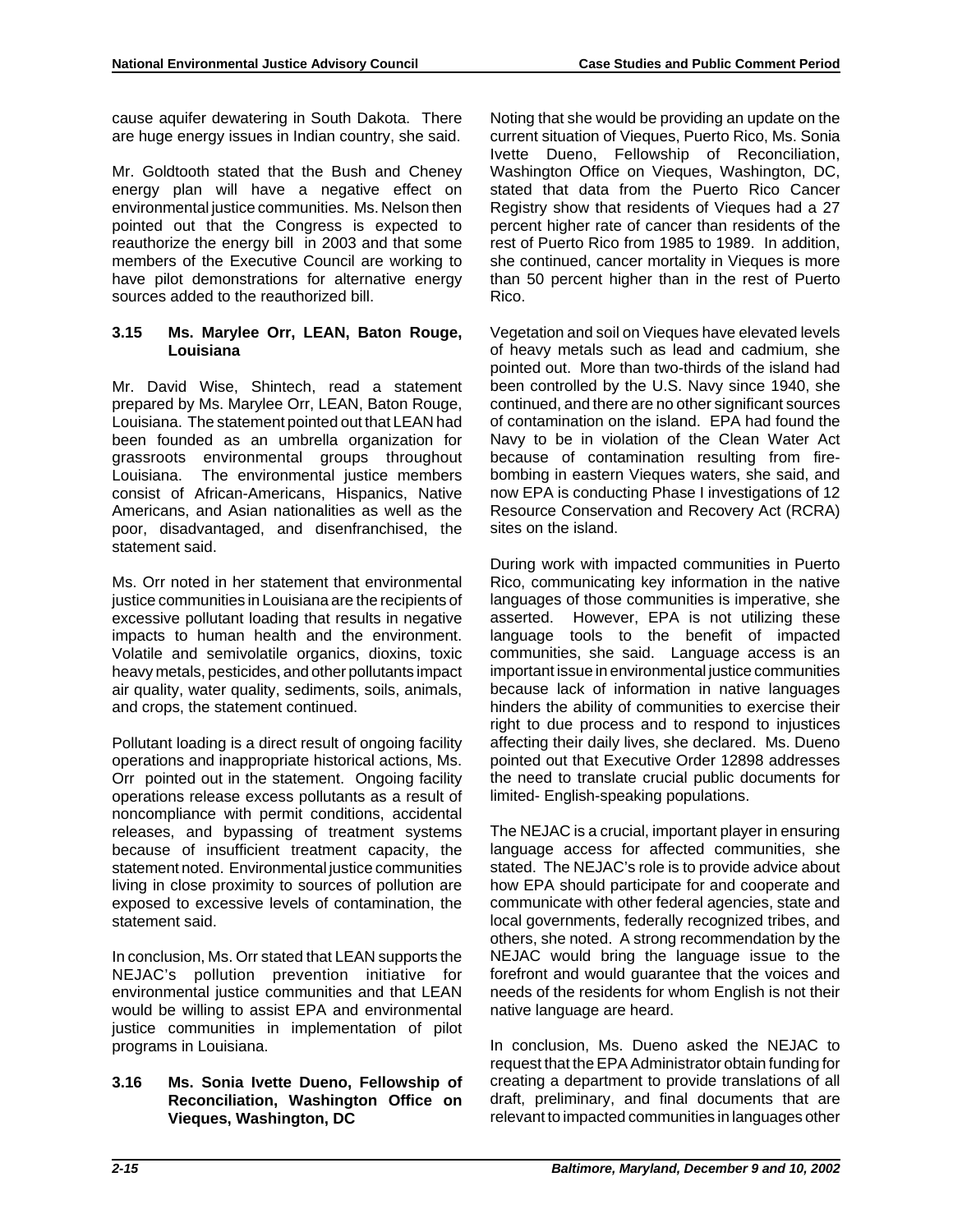than English. In addition, she requested that the NEJAC convene a meeting in Vieques, Puerto Rico.

Ms. Graciela Ramirez-Toro, Interamerican University of Puerto Rico and chair of the Puerto Rico Subcommittee, stated that the issues associated with federal facilities should be discussed by the Puerto Rico Subcommittee. In addition to the military base on Vieques, five other military bases are present on the island, she pointed out.

#### **3.17 Mr. Jerome Balter, Public Interest Law Center of Philadelphia, Philadelphia, Pennsylvania**

Stating that he is an attorney specializing in environmental law and representing minority and low-income communities, Mr. Jerome Balter, Public Interest Law Center of Philadelphia, Philadelphia, Pennsylvania, informed the Executive Council that he had represented communities in Chester, Pennsylvania, and Camden, New Jersey, in their efforts to stop pollution violations at waste and sewage facilities and to prevent the proliferation of polluting facilities in those overburdened areas. In the past year, it had become apparent that existing civil rights laws and regulations are incapable of providing relief to environmental justice communities, he stated. Mr. Balter pointed out that in the past two years, the U.S. Supreme Court had declared that victims of environmental injustice have no right to enforce EPA's environmental justice policies and that they have no right or power to prevent state environmental protection agencies from issuing operating permits for additional polluting facilities in their communities. Mr. Balter added that EPA had not found a single instance of environmental racism over the past two years and that EPA had maintained its policy of refusing to accept an environmental justice complaint until after a state had issued an operating permit.

EPA had improved its performance record regarding completion of civil rights complaint investigations by issuing three decisions in 2002, he said. However, he continued, in all these adjudicated cases, EPA could not find a single civil rights violation. EPA's failure to find a single case of environmental injustice in the 130 complaints received by EPA's Office of Civil Rights over the past ten years should make one question environmental justice in the United States, he declared. If communities such as Chester and Camden cannot find relief from environmental racism under existing laws and regulations, new laws and regulations must be demanded, he stated. Under Title VI of the Civil Rights Act, EPA is authorized to withhold federal funds if potential recipients are

found to have violated civil rights laws, he pointed out.

Mr. Balter noted that, in past years, he had urged the NEJAC to support a change in EPA regulations that would replace EPA's complex and unworkable "disparate cumulative analysis" guidance with a protocol based on comparative public health. A change in EPA regulations based on Title VI could not provide relief for victims of environmental discrimination, he said. Mr. Balter urged the NEJAC to recognize that Title VI is not an effective vehicle through which to achieve environmental justice. The NEJAC should support legislation that provides for community enforcement of civil rights regulations and which incorporates existing community health as a necessary criterion for granting or denying operating permits, he stated.

Following Mr. Balter's presentation, Mr. Yang pointed out that the status of Title VI has been discussed extensively by the NEJAC over the past several years. Mr. Warren asked Mr. Balter whether litigation is still an effective means for environmental justice to be achieved and whether he felt that a cooperative, multistakeholder model is worth pursuing. Mr. Balter emphasized that the legal path is not meaningful under Title VI because relief is unattainable via that route. Community action is the best choice, he asserted. After the courts had turned down the environmental justice lawsuit in Chester, not a single operating permit had been granted because of community action, he stated. When a community gets involved and demonstrates opposition, the results are better than those of any law, he declared.

Ms. Kingfisher pointed out that incorporating existing community health as a necessary criterion for granting or denying operating permits should be explored further by the Health and Research Subcommittee. Mr. Balter added that a recent analysis of the health of residents living in various census tracks had revealed that of the poorest 20 percent of the population in Philadelphia, 94 percent of those people are black.

Following up on Mr. Balter's point that racism permeates almost every decision-making process in the country, Mr. Charles pointed out that once the issue had been redefined as political and his community had launched a public attack against local elected officials on the basis of environmental justice, tremendous progress had been made. Environmental justice had become a priority, and people had started trying to find ways to solve the problems, he added. Legal approaches may not be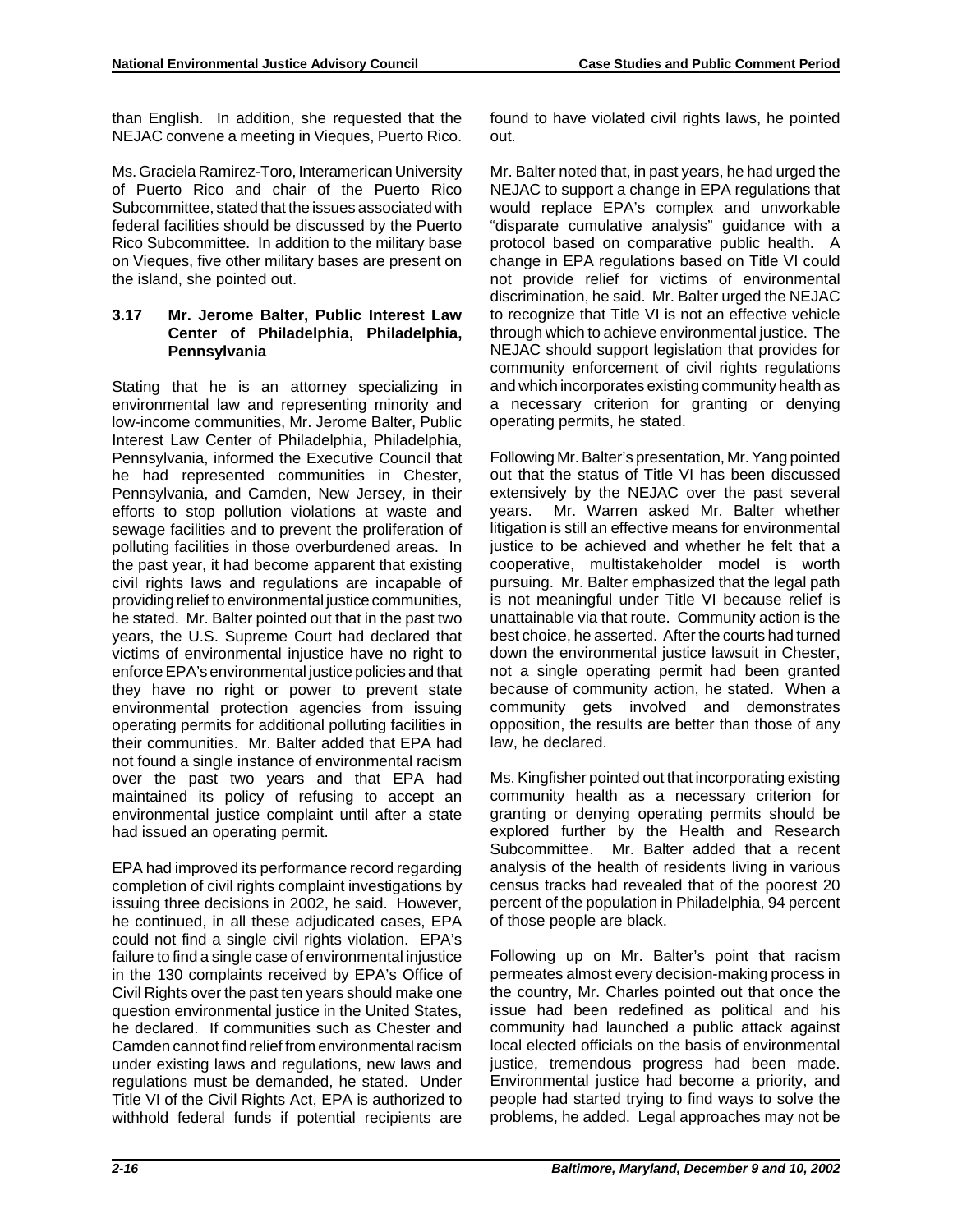the best strategy, and the alternative, political action by communities, may be the best strategy, he stated.

Ms. Gauna noted that the Air and Water Subcommittee had also been interested in following up on progress under Title VI because of its relationship to the permitting process. In the beginning, a great deal of attention had been given to pursuing complaints under Title VI because industries were interested in the issues and wanted to know how EPA would resolve those issues, she stated. The agency is still not clear about how it is going to resolve these issues, she said, and as a result, Title VI has "fallen off the radar screen." Industries are no longer interested because there is no private right of action as a result of recent Supreme Court decisions, she pointed out. If EPA were truly committed to environmental justice, it would provide some certainty to environmental justice communities, she asserted.

## **3.18 Ms. Kathleen Peters Zuray, Tanana Tribal Council, Tanana, Alaska**

Pointing out that her village is located in the interior of Alaska, Ms. Kathleen Peters Zuray, Tanana Tribal Council, Tanana, Alaska, stated that her organization is concerned about the impacts of state and federal facilities on Alaskan Native communities. The U.S. Federal Aviation Administration had closed a site near the village but had made no effort to remediate the impacts related to the site, she said. In addition, she continued, DoD had not cleaned up an airport site once used for its World War II efforts. The tribe had been working on addressing these environmental concerns since 1997, she said. The village has a low-income, minority population of about 400 people, she explained, and it is easy for those agencies to ignore their concerns.

The village's main concern is the health impacts caused by contamination from the abandoned sites, she stated. The main water well for the village is contaminated with benzene, she said, and for more than a year the residents had not been told that they were drinking contaminated water. There is also a problem with abandoned, contaminated soil piles. To address the piles, the U.S. Department of Health and Human Services' Indian Health Service had wanted to spread the soil between some homes and a school, but that is unacceptable, she declared. The village has taken a collaborative approach to working with the various agencies involved so that litigation can be avoided, she stated. The village had recently presented each agency with a memorandum of understanding outlining the history of the issues in the village, she said.

Ms. Zuray also noted that the village is concerned about a waste lagoon located in the middle of Tanana that is emptied into the Yukon River twice a year. People downriver are worried about health problems related to the emptying of the lagoon, she pointed out, but the discharge is done in accordance with EPA and Alaska Department of Conservation regulations.

Ms. Zuray reiterated that the village is being ignored but that it had been working within exisiting government processes to be heard. She also noted that text addressing tribal lands in Alaska should be added to the draft pollution prevention report.

Ms. Judith Espinosa, The Alliance for Transportation Research (ATR) Institute and member of the Waste and Facility Siting Subcommittee, stated that she would review the draft pollution prevention report so that she could help incorporate the comments presented to the Executive Council during the public comment period.

## **3.19 Ms. Laura Luster, Luster National Inc., Oakland, California**

Pointing out that she is a member of the Health and Research Subcommittee, Ms. Laura Luster, Luster National Inc., Oakland, California, informed the Executive Council that she wanted to comment briefly on the NEJAC's meeting process. The NEJAC's work is very important, she noted, and she encouraged the NEJAC to look for ways to improve the meeting process. The council members should ask themselves why they are present, and how they can effectively accomplish their goals, she stated. The council should be creative, she said, and find innovative ways to share information and reach out to the public. She added that the skills of a facilitator could be used to support the process when public comments are heard. In conclusion, Ms. Luster reiterated that the council should work with liaisons to make the meeting process better.

Mr. Charles Lee, EPA Office of Environmental Justice (OEJ) and DFO for the Executive Council, stated that from OEJ's perspective, the NEJAC is an advisory committee to EPA on matters related to environmental justice, he stated. The NEJAC needs to be strategic in terms of what advice would make the most difference at a given point, he explained. There needs to be patience regarding the issues raised, he said, but that does not mean that they are not all important. Mr. Lee added that he would talk to Mr. Barry Hill, Director, EPA OEJ, about issuing an update about Title VI.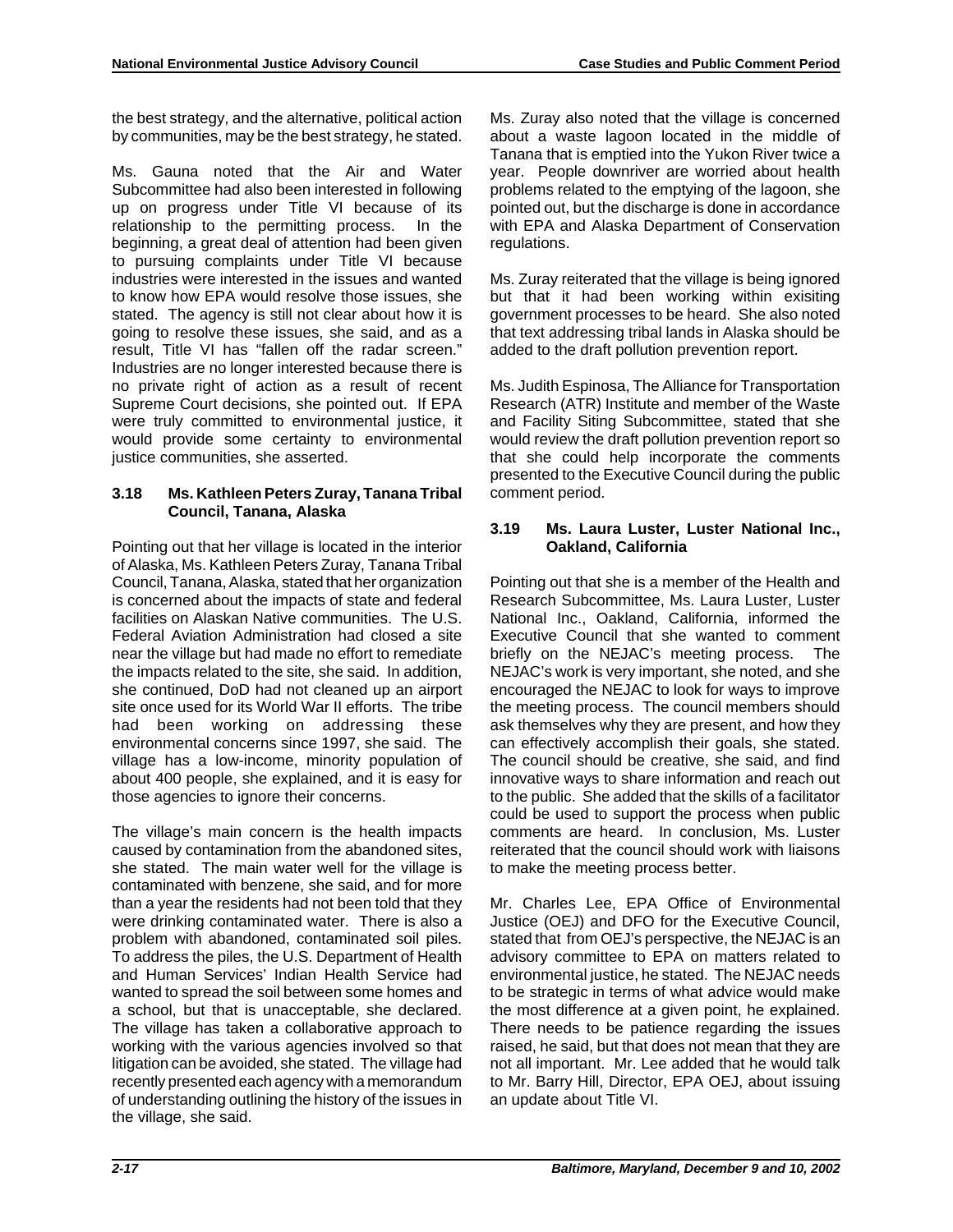Ms. Gauna pointed out that many people have put a lot of time into Title VI and that EPA should at least provide some response before the meeting adjourns. Mr. Warren added that the NEJAC strategic plan calls for development of a communication plan involving the flow of information within NEJAC and noted that the communication plan had not yet been developed. There is no ongoing protocol for information to be submitted to the Executive Council, he stated. Ms. Shepard pointed out that OEJ is supposed to publish a newsletter as a communication vehicle. Ms. Nelson added that a subcommittee group should be formed to develop the communication plan. Ms. Espinosa then stated that the Council should create a schedule so that the public can see what the NEJAC plans to do between meetings. This schedule would facilitate public involvement, she pointed out.

## **3.20 Ms. Beverly Wright, Xavier University, New Orleans, Louisiana**

Ms. Beverly Wright, Xavier University, New Orleans, Louisiana, submitted a letter written by the Deep South Center for Environmental Justice at Xavier University. The letter was written on behalf of the Mississippi River Community Advisory Board (CAB) to Mr. Gregg Cooke, Regional Administrator, EPA Region 6.

The text of CAB's letter stated that the letter was written on behalf of the citizens living along the Mississippi River chemical corridor whose lives are impacted by emissions from approximately 136 petrochemical plants and six refineries. The letter pointed out that TRI emissions from plants along the corridor total nearly 186 million pounds of air, water, and soil pollution. During a CAB meeting, several challenges and possible solutions had been identified, the letter stated. One main issue expressed at the meeting concerned terrorism and the increased risk for people living in the corridor in close proximity to one of the nation's largest ports, the letter said. The letter identified the following questions related to terrorism:

- 1. What are the possible threats of terrorism?
- 2. What precautions, if any, have been taken to increase security in order to reduce the risk of terrorism for corridor residents?
- 3. Is there an evacuation plan?
- 4. If so, when and how will the community be informed?
- 5. What, if any, plans of action have been developed for facilities in the corridor?
- 6. How many meetings or listening sessions has EPA had with corridor facilities since September

11, 2001?

7. Have any threats been made to any of the plants in the corridor?

In conclusion, CAB requested that the EPA Region 6 Regional Administrator meet with CAB to develop better communication and to discuss the questions of residents living along the corridor with regard to their safety. Ms. Wright also requested that the NEJAC facilitate a meeting with EPA Region 6 and the EPA Administrator.

## **3.21 Ms. Shirley Brown, UCERC, Baltimore, Maryland**

Ms. Shirley Brown, UCERC, Baltimore, Maryland, submitted a written statement to the Executive Council concerning BARC. In the statement, Ms. Brown noted that she had observed dust and gravel coming from the facility. She pointed out that she had seen more than 28 loaded dump trucks leave the facility in one two-hour period. Dust and gravel fell from such trucks, she continued in her statement, and other vehicles disperse the dust for miles around. In addition, machinery on the mountains of gravel creates large clouds of dust, she said in the statement.

Ms. Brown explained in her statement that preventive actions taken by the community include having a meeting with residents to discuss the issue, writing to local elected officials, petitioning the residents of the community to support the issue, contacting MDE, and staging demonstrations at the facility on six occasions.

### **3.22 Ms. Laurie Weahkee, Sacred Alliance for Grassroots Equality Council, Albuquerque, New Mexico**

Ms. Laurie Weahkee, Sacred Alliance for Grassroots Equality Council, Albuquerque, New Mexico, submitted a written statement concerning protection of the Petroglyph National Monument, located near Albuquerque. The monument is a Native American place of prayer that contains more than 25,000 petroglyphs, the statement said. The City of Albuquerque had allowed the construction of a private road that connects an older park road through the Boca Negra Canyon, the statement pointed out. Because the road was a private project, the statement explained, the city claims that it did not need to notify anyone of its construction even though thousands of cars will be using it. The Sacred Alliance for Grassroots Equity Council believes that the road was deliberately constructed in such a way as to avoid any public notification because of the